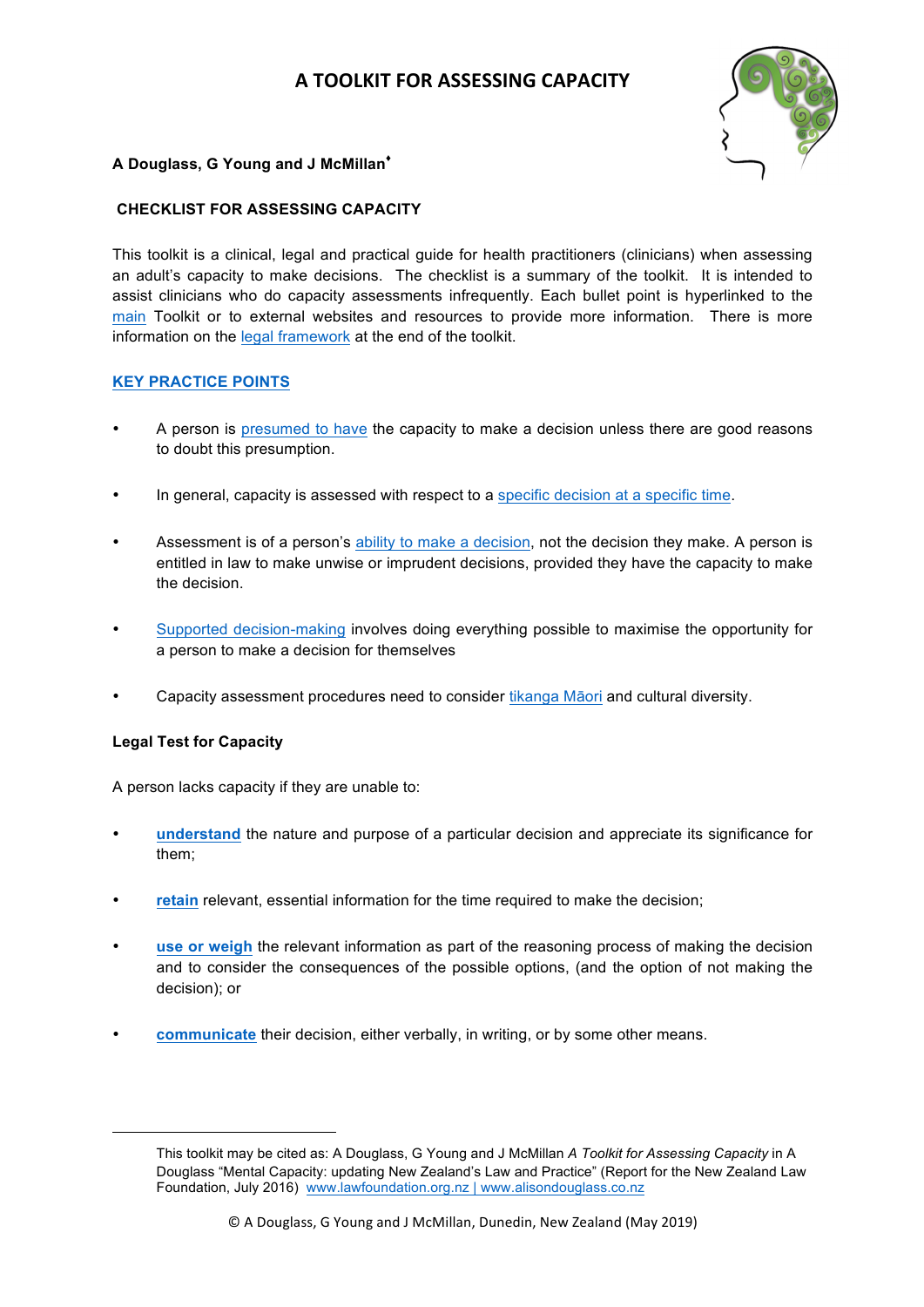# **[CARRYING OUT A CAPACITY ASSESSMENT](#page-6-0)**

#### **[Stage One:](#page-7-0) Preparing for the Assessment**

- **[Triggers](#page-7-0):** why is this person's capacity being questioned now?
- **[Decision](#page-7-0):** what is the capacity decision to be assessed?
- **[Legal test](#page-15-0)**: what is the legal test against which capacity is to be assessed, under the PPPR Act or other laws? (for example, "wholly" or "partly" lacking capacity)
- **[Gathering Information:](#page-9-0)** do you have all the relevant information about the decision, including the circumstances and details of the choices available?
- **Medical history:** does the person have a [medical condition](#page-8-0) that impairs their capacity and does this need treatment before the assessment can be done?
- **Support measures***:* what can be done to [assist](#page-8-0) the person to make the decision?
- **Cultural considerations**: is [cultural support](#page-9-0) needed?
- **Where and when:** what is the best time and place for the assessment?

#### **[Stage Two:](#page-10-0) The Assessment Interview**

- **Engagement:** have you explained who you are and the [purpose of the assessment?](#page-7-0)
- **General health and cognition:** what is the person's mental state? Is there a [medical condition](#page-8-0) that is currently active and is impairing the person's cognitive function? If so, can you measure its severity using a cognitive screening test?
- **Legal test**: have you asked [questions](#page-10-0) to determine whether the person is able to understand, retain, use or weigh the information or, communicate the decisions by any means?

#### **[Stage Three:](#page-12-0) After the Interview**

- **Decide**: do you have enough information to [decide](#page-12-0) if the person has capacity or not: is a second interview necessary?
- **Communicate:** have you told the person, and where appropriate their family, the outcome of the assessment?
- **Document:** have you [recorded](#page-13-0) your reasons in the person's clinical records that the person has or lacks capacity for a particular decision? Is a medical certificate or report required?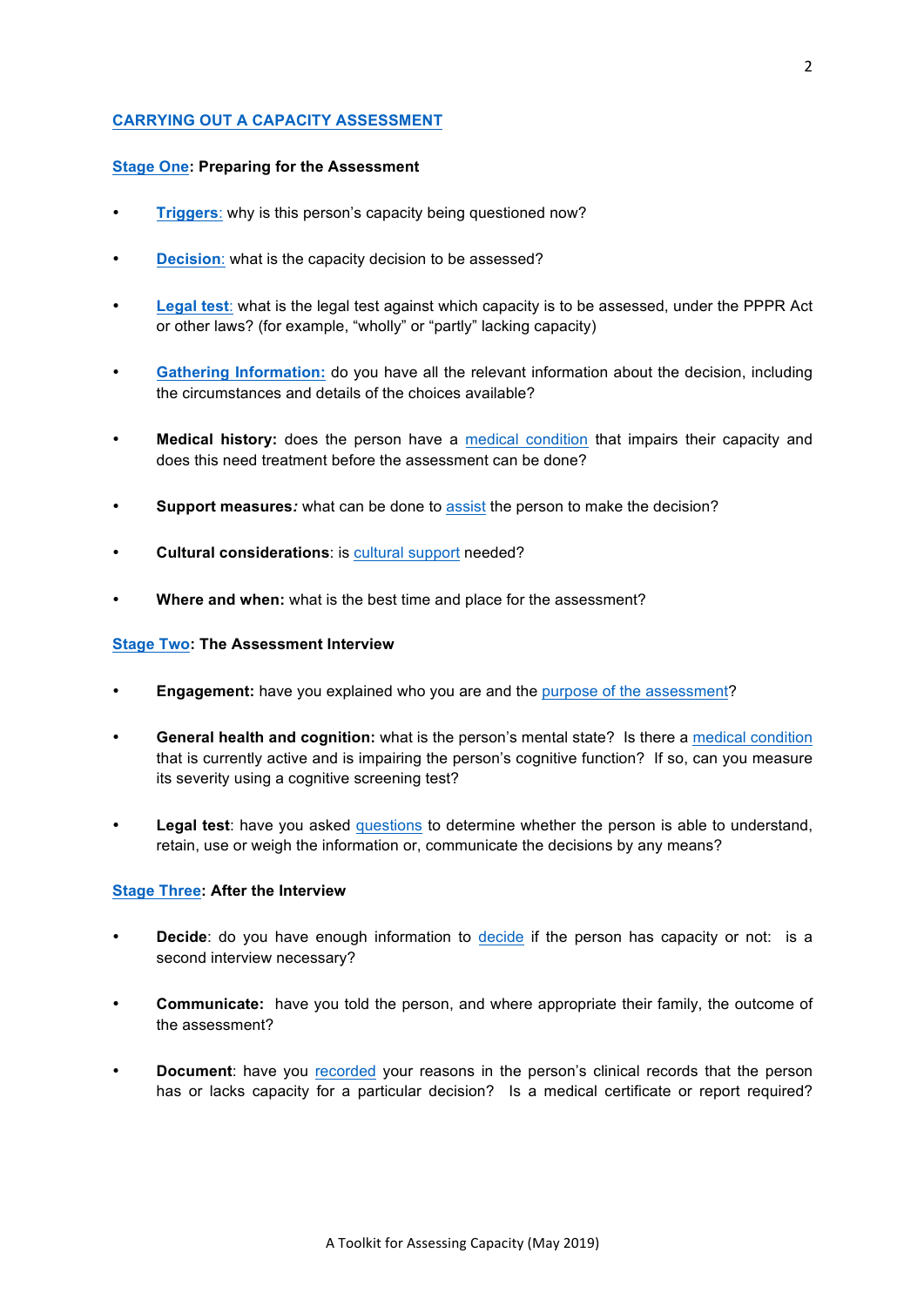# **A TOOLKIT FOR ASSESSING CAPACITY**

# <span id="page-2-0"></span>**A INTRODUCTION [Top](#page-0-0)**

# **Purpose**

- 1. The purpose of this toolkit is to guide health practitioners, including doctors, psychologists, nurses, occupational therapists (clinicians)<sup>1</sup> and social workers when assessing an adult's capacity to make a decision(s). $<sup>2</sup>$ </sup>
- 2. The toolkit provides a consistent and systematic approach to assessing capacity within the New Zealand healthcare setting. It covers: key practice points, how to carry out a capacity assessment, and an overview of the relevant law.
- 3. The [UN Convention on the Rights of Persons with Disabilities](http://www.barristerschambers.co.nz/mc/7.html) has shifted the focus towards supported decision-making for people with impaired capacity: not only is it important that good judgements are made about whether or not a person has decision-making capacity but it is equally important to provide ways in which a person can be supported so as to make their own decisions.
- 4. This toolkit aims to recognise supported decision-making within New Zealand's diverse cultural contexts and that [tikanga M](https://www.mcnz.org.nz/assets/News-and-Publications/Statements/Statement-on-best-practices-when-providing-care-to-Maori-patients-and-their-whanau.pdf)āori is central to capacity assessment of Māori.
- 5. A list o[f useful resources](#page-19-0) is provided at the end of the toolkit.

# **Guidance, not legal advice**

- 6. This toolkit does not take the place of legal advice. Where a formal assessment has been requested, the referrer should clarify: the legal test, the particular questions to be answered, and that the clinician has been given all the necessary information to be able to complete the assessment.
- 7. People with impaired decision-making capacity may be vulnerable to abuse, coercion and undue influence from others, which may compromise their decisions being made freely and voluntarily. If there is suspicion of undue influence, then consider whether other professionals, or social agencies need to be involved and who can support the person in obtaining that advice. For example, whether the person should obtain independent advice from a lawyer or accountant, or support from Age Concern.
- 8. Assessing a person's decision-making capacity may not be straightforward. Where the decision involves significant risk, or where there is conflict about the decision, it can be difficult to separate incapacity from differing personal values or unwise decisions. In these

 <sup>1</sup> For ease of reference, health practitioners who assess capacity are referred to as "clinicians". The word "person" rather than patient or consumer, is used in recognition that the person (an adult) being assessed may not actually be undergoing health treatment, and in law is referred to as the "subject person".

<sup>&</sup>lt;sup>2</sup> This quidance is for the assessment of adults – in law, 18 years and older. However, the functional method of assessment used in this Toolkit may also be used for assessing the decision-making capacity of children and young persons provided the correct legal tests are identified.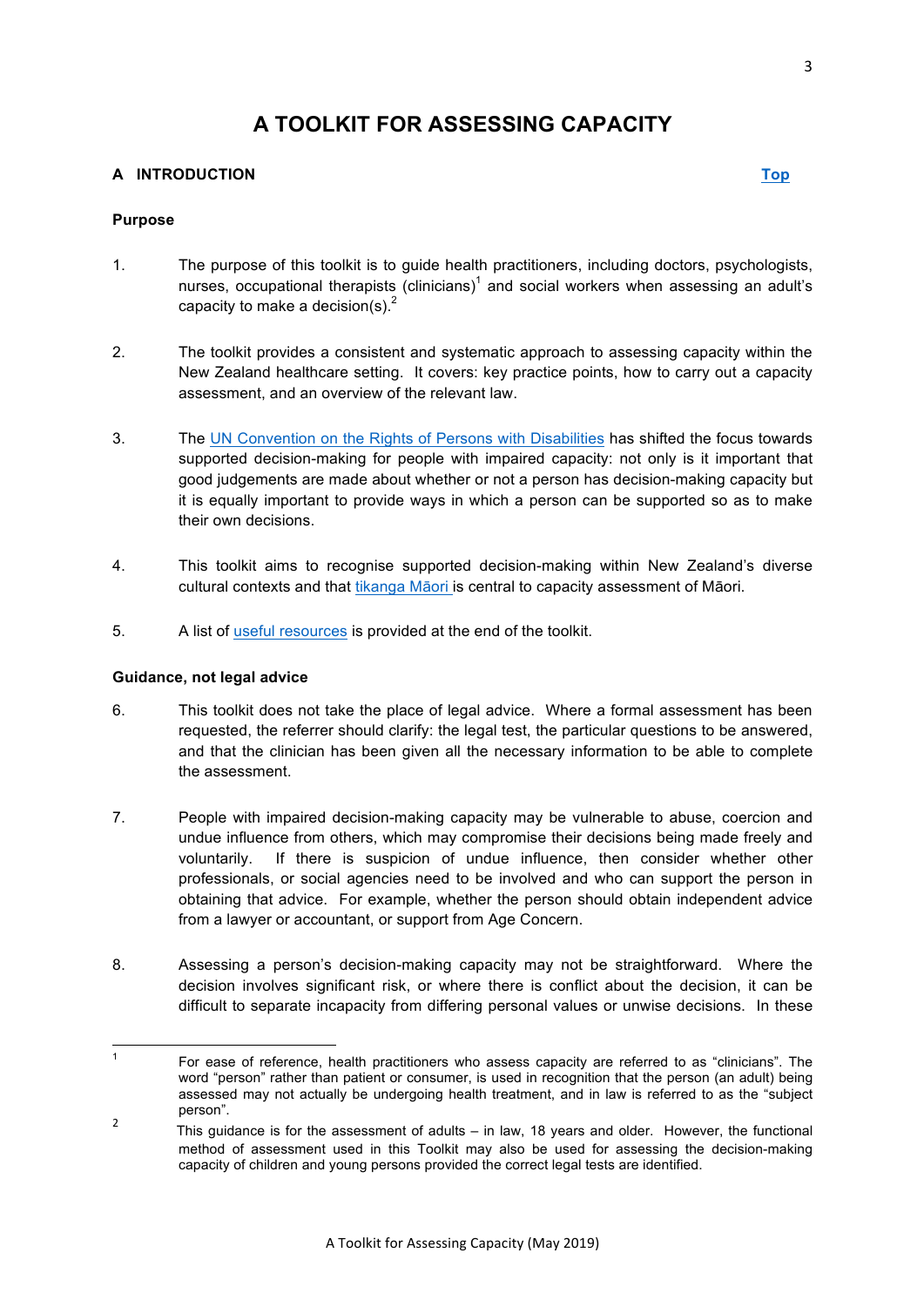<span id="page-3-1"></span>situations it is a good idea to seek the advice of senior colleagues. It is also common for clinicians to seek legal advice and, where possible, advice from a clinical ethics advisory group.

#### **Defining capacity**

- 9. Decision-making capacity (or simply, "capacity") refers to a person's ability to make decisions. Examples range from simple decisions about what to have for breakfast, to whether to go to the doctor when feeling ill, to far-reaching decisions about serious medical treatment or financial matters.
- 10. In New Zealand legislation, both "capacity" and "competence" are used interchangeably. In a clinical context, "competence" tends to refer to the process of decision-making, and capacity to the legal term that is used.  $3$  In this toolkit, the term "capacity" is used throughout.
- 11. Deciding whether a person has the capacity to make a particular decision has legal implications and in some cases may need to be determined at a court hearing. A capacity assessment is part of the evidence that informs the legal decision. There are legal tests which are applied to determine whether a person has capacity to make specific decisions or whether someone else or the court, a substitute decision-maker, should make decisions for them.

# **Legal test for capacity**

- <span id="page-3-0"></span>12. The purpose of assessing capacity is to determine by clinical interview whether the person is unable to make a legally effective decision. A functional test is used. A person lacks capacity if they are unable to:
	- **understand** the nature and purpose of a particular decision and appreciate its significance for them;
	- **retain** relevant, essential information for the time required to make the decision;
	- **use or weigh** the relevant information as part of the reasoning process of making the decision and to consider the consequences of the possible options, (including the option of not making the decision); or
	- **communicate** their decision, either verbally, in writing or by some other means.

# **B KEY PRACTICE POINTS [Top](#page-0-0)**

#### **Presumption of capacity**

13. The starting point when assessing capacity is always to [presume that a person has capacity](http://www.legislation.govt.nz/act/public/1988/0004/latest/DLM126576.html) to make the decision. However, the assessment will be taking place because a reason exists to question the presumption of capacity. The capacity assessment is an examination of the person's decision-making process.

<sup>&</sup>lt;sup>3</sup> "Capacity" and "mental capacity" are generally the terms used in Europe and the United Kingdom, and "competence" in the United States.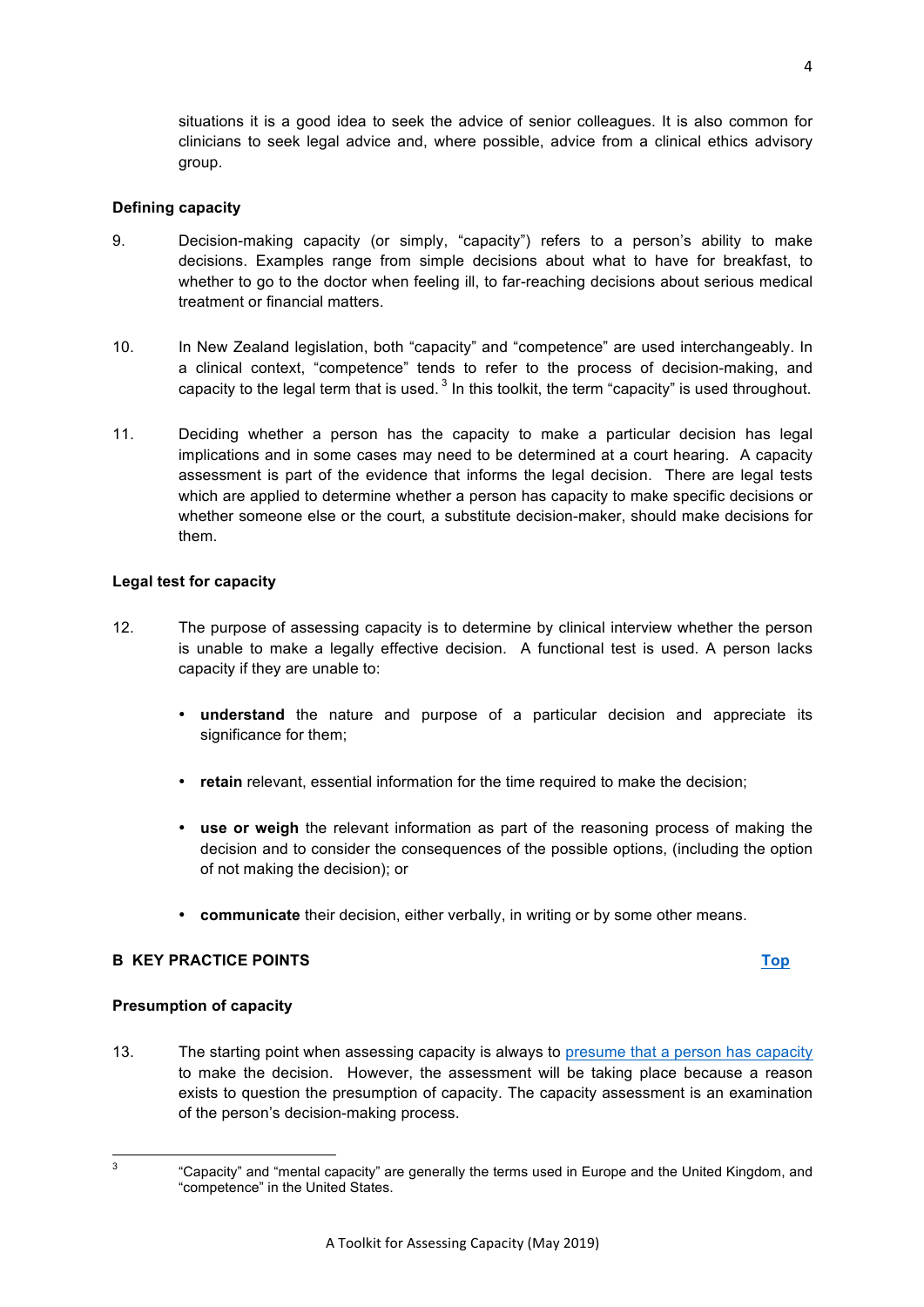<span id="page-4-0"></span>14. Clinicians need to be alert to triggers that question the person's capacity for the present decision and the reasons why they are being asked to assess a person's capacity.

# **Capacity is decision and time specific**

- 15. A person's capacity should be assessed in relation to a particular task or decision. Capacity cannot generally be inferred from one task or decision to another.
- 16. The person's incapacity may be temporary, or fluctuating. If possible, an assessment of capacity should be done when the person's condition has improved. For example, if the person has a delirium, it is better to wait until this has resolved, or at least improved as far as can be realistically expected.

# **Assessment of a person's decision-making ability, not the decision they make**

17. Assessing capacity involves examining the mental processes a person goes through in order to arrive at a decision: it is not an assessment of the decision made. A person cannot be assessed as lacking capacity simply because they make a decision that is considered [unwise or imprudent.](http://www.legislation.govt.nz/act/public/1988/0004/latest/DLM126577.html) However, an uncharacteristically imprudent decision may constitute a "red flag" to trigger an assessment of the person's capacity.

# **Supported decision-making**

- 18. [Supported decision-making](http://www.barristerschambers.co.nz/mc/7.html) involves doing everything possible to maximise the opportunity for a person to make a decision for themselves. A capacity assessment can give guidance about the extent and nature of the support the person requires.
- 19. Supported decision-making is in keeping with established [legal principles,](http://www.legislation.govt.nz/act/public/1988/0004/latest/DLM126581.html) including:
	- using the least restrictive intervention;
	- maximising a person's capacity to the greatest extent possible; and
	- people being entitled to make unwise or imprudent decisions.

#### **Substitute decision-making as a last resort**

20. If all efforts made to support a person through the decision-making process are unsuccessful, and the person does not meet the legal test for capacity, then a substitute decision-maker can make the decision for the person. Where a substitute decision-maker is involved, a capacity assessment can provide useful information about the person's views, values and beliefs, which remain central to them being supported in the decision-making process, as well as the nature of the difficulty they may have with decision making.

#### **Tikanga Māori and cultural diversity**

21. There is a need to recognise [cultural diversity,](http://www.barristerschambers.co.nz/mc/4.html) and in particular the rights of Māori as tangata whenua, in all aspects of clinical practice in New Zealand. This remains true when assessing capacity; culture, language, and religion are integral factors in how a person makes decisions and in what decisions they make.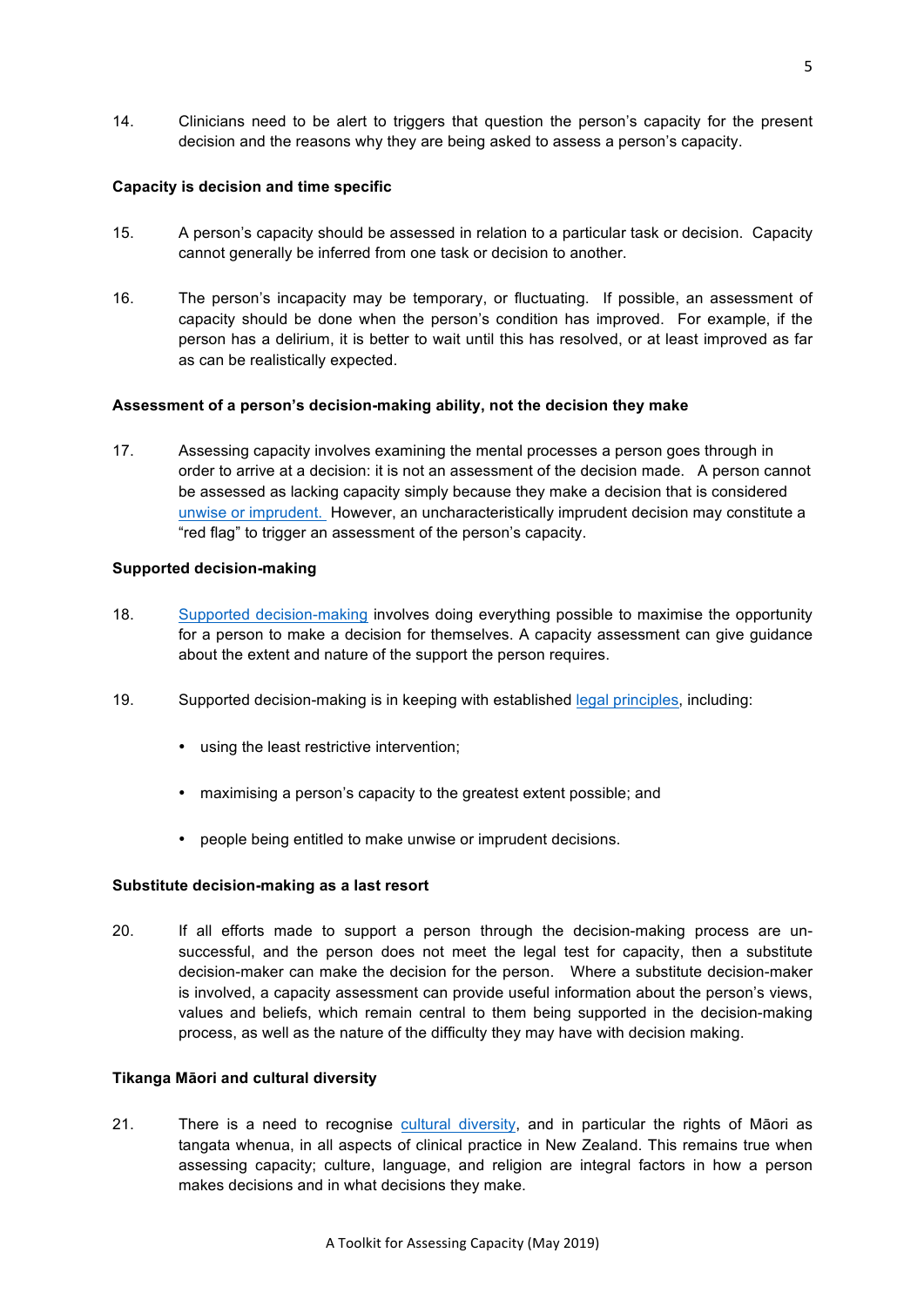- <span id="page-5-0"></span>22. Having respect for the needs, values, and beliefs of Māori is crucial when assessing capacity with Mā[ori.](https://www.mcnz.org.nz/assets/News-and-Publications/Statements/Statement-on-best-practices-when-providing-care-to-Maori-patients-and-their-whanau.pdf) W*hanaungatanga* provides a platform for capacity assessment and supported decision-making and is fundamental to culturally responsive practice. W*[hakawhanaungatanga](http://www.barristerschambers.co.nz/mc/9.html)* refers to the process of establishing what connections, either through family or other social relationships, exist between people. For Maori in particular, formal relationships such as that between the parties in a capacity assessment will be greatly enhanced if efforts are made to establish connections and relatedness at the outset, and if the assessment is conducted in a manner that is mindful of those connections. This is one way in which the mana and dignity of the person being assessed can be supported.
- 23. An example would be where a Māori elder has a stated preference to stay living in their home when the whānau believe the support of hospital care is needed. In such instances there may be tension between recognising the collective view of whānau and ensuring that the elder's mana is accorded respect. Both aspects, and their interdependent nature, need to be understood.
- 24. In practice, carrying out capacity assessments requires clinicians to be [culturally competent,](https://www.mcnz.org.nz/assets/News-and-Publications/Statements/Statement-on-cultural-competence.pdf)  especially if the person is from a different culture than the clinician. This involves knowing when and how to enlist the support or assistance from whānau and others to support the person through the assessment process.

# **Form of assessment**

- 25. There are broadly two contexts in which clinicians assess capacity:
	- **Informal assessments:** These may often occur in the context of assessing a person's capacity to give or refuse consent to medical treatment. They are narrowly focused on the knowledge of the relevant information, available options, and consequences, and on the reasoning and communication abilities of the person giving consent. These capacity assessments are often conducted "intuitively" or informally by clinicians, without using structured assessment methods, recourse to courts or formal legal processes. The assessment by the clinician should still be documented in the person's medical record.
	- **Formal assessments:** These are assessments that are required to provide an opinion (often with a medical certificate) under the adult guardianship law (PPPR Act) or for other legal proceedings, or for some other legal purpose. This type of assessment is intrinsically more formal. These capacity assessments are used to support, for example, the activation of an Enduring Power of Attorney (EPOA) or an application to the Family Court to appoint a welfare guardian, or they may take the form of advice to a lawyer or other professional on whether to accept a person's capacity to make a certain decision, such as the making of a will.
- 26. Other more immediately practical decisions, such as the decision to move into supported accommodation, may also require a formal assessment of capacity. An important aspect of the assessment of capacity where a decision with long term consequences is to be made, is the likely cause of the incapacity and the probability of the person regaining their capacity to make decisions.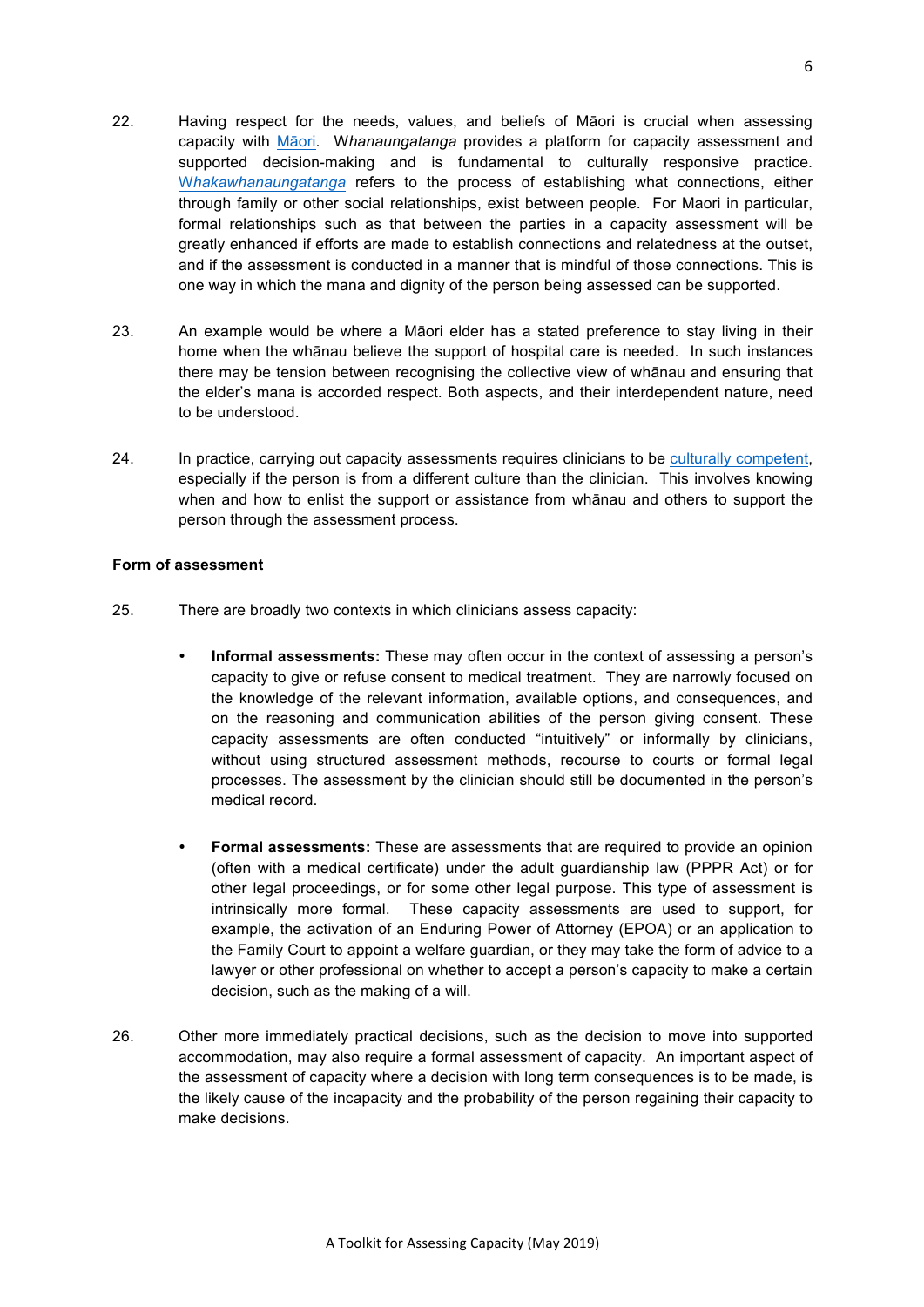<span id="page-6-0"></span>27. In many contexts, an intuitive assessment, which is the type of assessment most commonly used in medical practice, is not accurate enough and will not withstand legal scrutiny, for example when assessing a person's capacity to make a will or to gift significant assets.

# **Who should carry out the assessment?**

- 28. If the assessment is about a medical decision, the [clinician who is providing the treatment](https://www.mcnz.org.nz/assets/News-and-Publications/Statements/Information-choice-of-treatment-and-informed-consent.pdf) should assess the person's capacity to consent to that treatment, though they may consult others for assistance.
- 29. Where the decision is about other matters such as personal welfare, living arrangements or property matters, it is usually best for a clinician who is well-known to the person, for example, the family GP, to do the assessment. Where this is not the case, particular attention will need to be given to the process of engagement, and, in the case of Māori, whakawhanaungatanga.
- 30. In cases of doubt, or in relation to complex major decisions, it may be advisable to collaborate with other health practitioners with experience in relation to the needs of the person, such as a nurse, occupational therapist, psychologist, or speech and language therapist.
- 31. Final responsibility for obtaining effective [consent for treatment](https://www.mcnz.org.nz/assets/News-and-Publications/Statements/Information-choice-of-treatment-and-informed-consent.pdf) rests with the person intending to carry out the proposed medical procedure, not with other health practitioners advising about capacity.

# **C CARRYING OUT A CAPACITY ASSESSMENT [Top](#page-0-0)**

- 32. It is useful to think of the process of assessing capacity as consisting of three stages:
	- **Preparing for the assessment**: What is the decision to be made, why is the person's capacity in doubt, is there a reversible cause for the incapacity, or is the incapacity due to a permanent or progressive condition? Usually there will need to be some contact with family members or other professionals involved in the person's affairs at this stage to clarify these issues, especially where the person being assessed suffers from dementia and the assessment is more heavily reliant on collateral information. It may also be useful to involve a supportive family member or friend to assist the person in getting to the assessment. This stage of the process is particularly important if there is any question of undue influence or financial abuse, as it will be vital to obtain a history from a range of people to ensure the reliability of the information.
	- **The assessment interview**: Attention needs to be paid to engaging the person. There needs to be a brief review of the person's health, mental state and cognition, and the clinician needs to assess the four abilities central to the functional test to capacity.
	- **Actions following the interview**: These can include a second assessment interview to assess the consistency of the person's decision-making, referral for review of a medical condition, feedback to the person and family, recording the assessment and/or or completion of a report or legal certificate.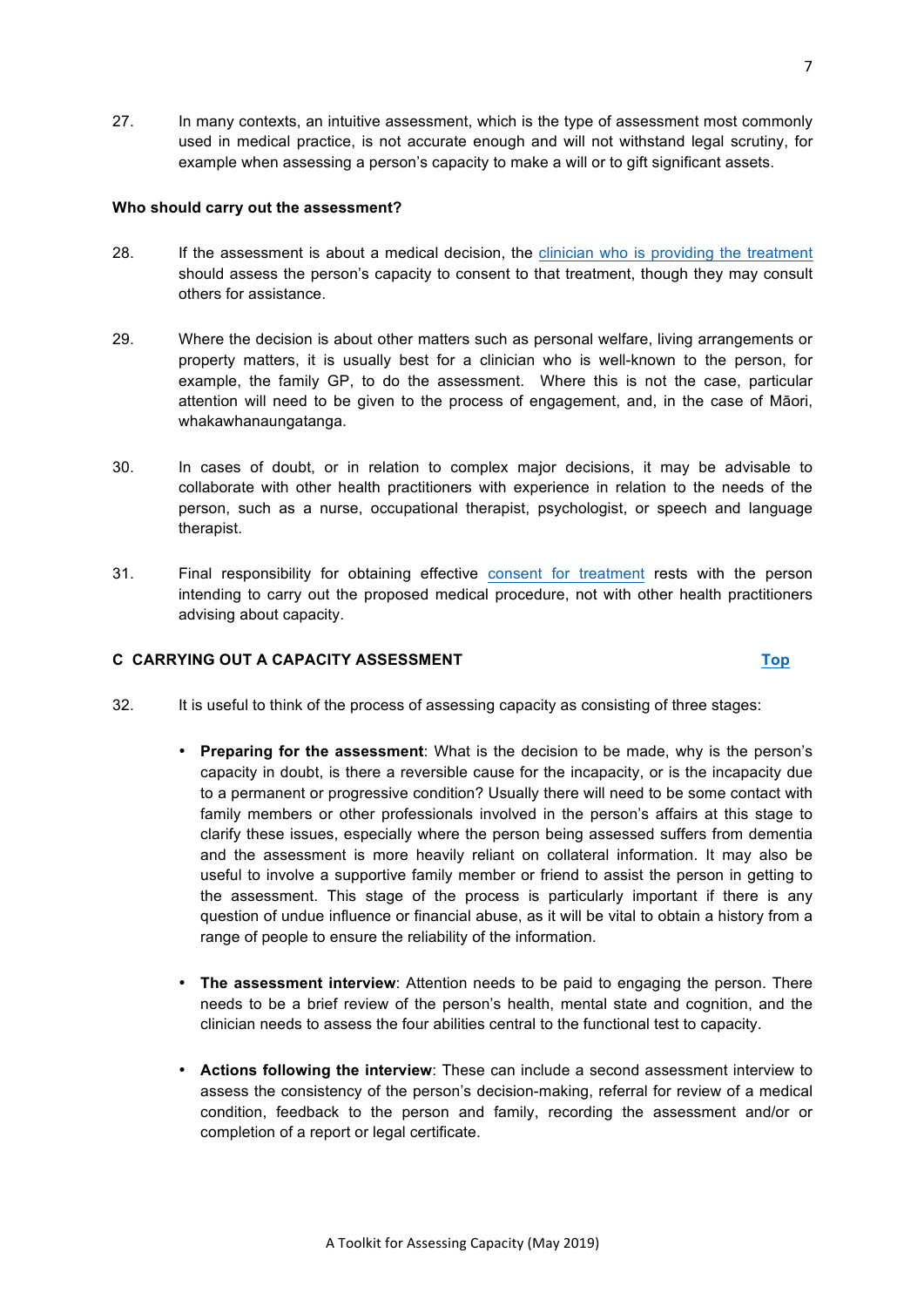# <span id="page-7-0"></span>**Stage One: Preparing for the Assessment [Top](#page-0-0)**

# **Triggers: why is this person's capacity being questioned now?**

- 33. The starting point is that a person is presumed to have capacity. Concern or doubt about the person's capacity usually occurs when the person has a medical or psychiatric condition affecting their mental state, and in the context of that condition the person is required to make a decision that has serious consequences or high risk. The combination of the mental condition and the significant decision can be thought of as a trigger for the assessment. The clinician will need to have a clear understanding of the trigger, which should be documented. In some situations the trigger for the assessment may be simply an unusual feature of a proposed decision, and the mental condition may only be discovered at the assessment. For example, assessment might be considered if a person makes a decision that deviates markedly from their known disposition, without justification.
	- The condition affecting the person's mental state is most frequently cognitive decline or dementia, but may also be psychiatric illness such as severe depression, psychotic illness, profound grief or stress, or severe physical illness associated with pain, insomnia or emotional distress.
	- A number of factors about the decision may cause the person's capacity to be questioned. These include significant risk or long-lasting consequences associated with the decision, the decision the person is proposing to make is contrary to reasonable advice, without justification (for example, refusal of standard medical treatment for a serious but treatable condition), or the person is unable to make a decision at all despite being provided with all the relevant information and the appropriate support, where it is imperative that a decision needs to be made (for example, about residential care).
	- A person is unable to communicate a decision (for example, a person affected by a stroke).
	- A family member, carer, lawyer or service provider has expressed concern about a person's decision-making ability. This may occur before a diagnosis of dementia has been made or it may be part of future planning, for example, encouraging a person to appoint an attorney for an EPOA.
- 34. People have the right to make unwise or imprudent decisions, as long as they retain capacity to make the decision at the time they are making it. Nonetheless, an unwise decision may trigger a more detailed assessment, particularly if the decision is out of character or has significant consequences. The assessment should only proceed on that basis that something can be done - an intervention in the person's best interests – If the person lacks capacity in respect of the specific decision.

#### **Identifying the decision**

35. Clarify what the decision is that the person needs to make, why it needs to be made now, what information would be needed for anyone making a similar decision, what are the alternative options available, and what are the reasonably likely consequences of those options or of not making a decision at all. Where, for example, the decision concerns a legal matter, the clinician can reasonably expect written instructions from the lawyer identifying the decision, the relevant information and the applicable legal test. If it concerns moving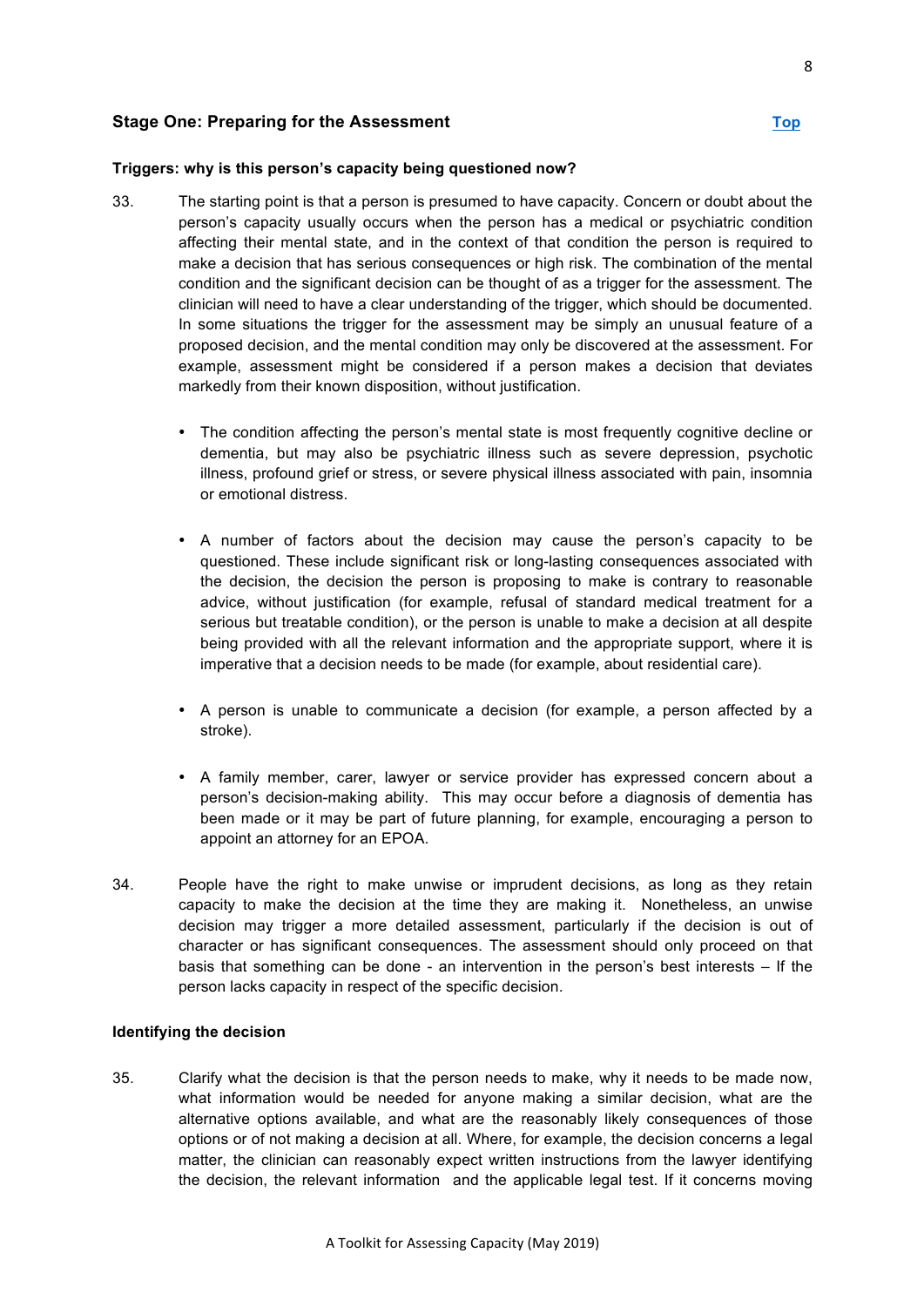<span id="page-8-0"></span>into residential care, the notes of the multidisciplinary team that assessed the person as needing to move, giving the reasons for the move being recommended, should be available to the clinician assessing capacity.

36. For the appointment of a welfare guardian or property manager, it is important to identify the kinds of decisions or aspects of them that will be relevant to a person's current circumstances and those decisions that will need to be made in the foreseeable future. For example, a person may be capable of consenting to routine treatment medical or dental treatment but would not be able to weigh up more complex decisions and the risks and benefits about whether to consent to elective surgery or chemotherapy.

# **Medical conditions that impair capacity**

- 37. Consider whether there are any medical conditions that could be impairing the person's capacity and if so, what treatment is being given and how effective it is. This step includes reviewing medical notes and contacting the person's usual doctor if required. Medical conditions that could impair capacity include:
	- dementia and degenerative and other neurological diseases;
	- acquired brain injury, including traumatic injury and stroke;
	- delirium;
	- any physical condition that is causing severe discomfort or distress;
	- severe mental illness, either persistent, such as schizophrenia, or acute such as acute depression or mania;
	- alcohol and substance addiction; and
	- learning disability, including intellectual disability and autistic spectrum disorder.
- 38. Consider referring the person for further assessment if there is a realistic possibility that the person's capacity is impaired by a condition that is outside the clinician's scope or expertise. The purpose of this referral will be for the condition to be diagnosed and treated, and not for the capacity assessment itself to be passed on to another health practitioner, although a second opinion about the person's capacity may be helpful.

# **Support measures and communication**

- 39. The clinician has a role in ensuring that the person to be assessed has already been given the best chance of making a decision, for example, by the existing health care team or service and/ or with assistance of the person's family. All reasonable attempts that have been made to support the person make a decision should be documented, including what these attempts have entailed. Examples of what may be done include:
	- Treating a medical condition which may be affecting the person's capacity (for example, delirium);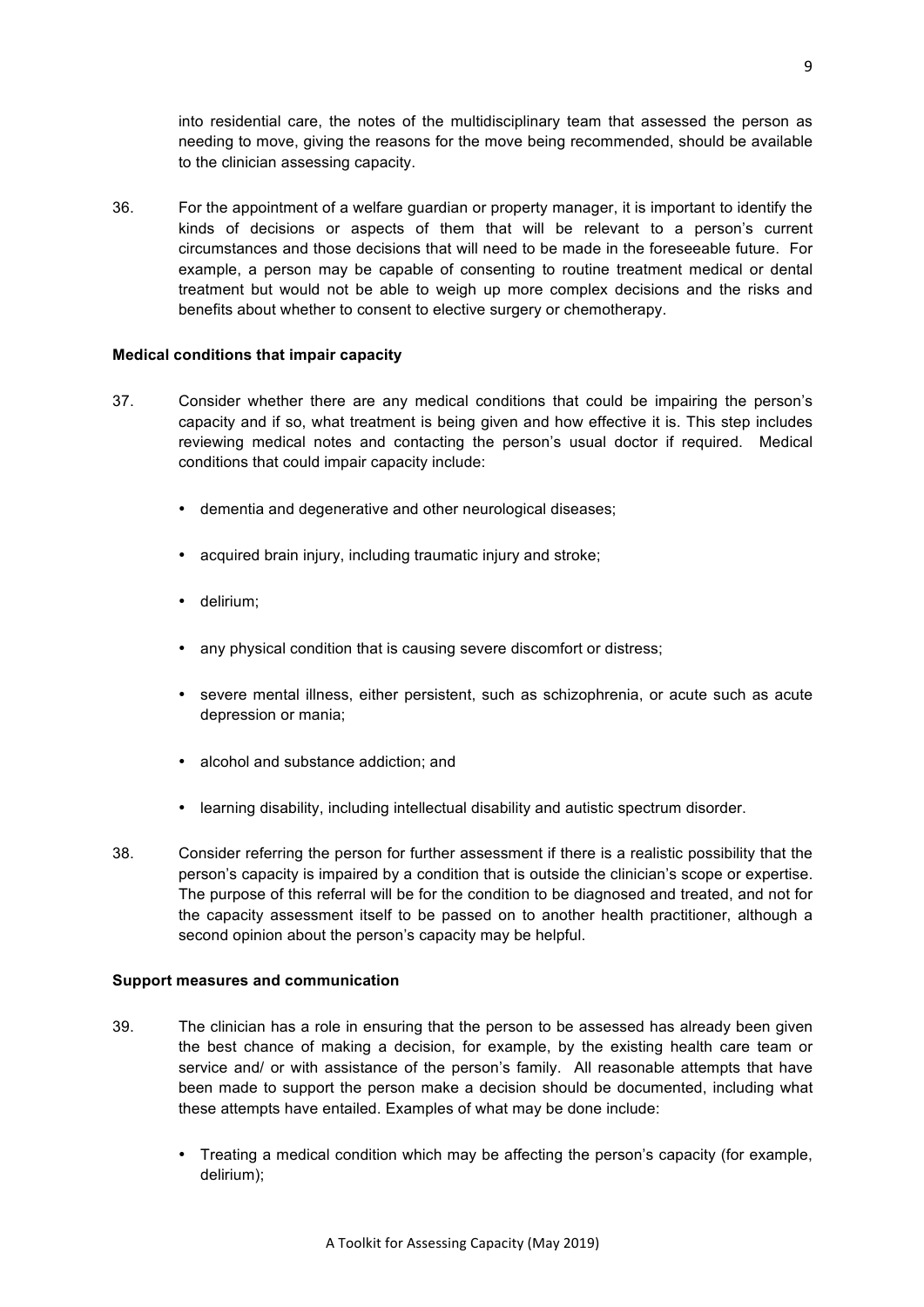- <span id="page-9-0"></span>• Using a different form of communication (for example, providing written material) or by providing information in a more accessible form (for example, drawings); and
- Ensuring that discussions with the person about the decision have been conducted in an appropriate environment (for example, respecting a person's privacy and minimising distractions on a busy hospital ward or visiting the person in their own home).
- 40. Where necessary, arrange to have the assistance of a professional interpreter with appropriate accreditation and experience in health interpreting. If English is the person's second language, it is common for a person whose capacity is deteriorating to lose their ability to communicate in a second language early in the process. Using a family member or friend is not acceptable. Even with an interpreter available, a fully bilingual clinician, if available, may be a preferable option for undertaking the assessment.

#### **Involvement of family/whānau and support**

- 41. It is a matter of judgment as to whether an immediate family member should be present for the assessment interview. If the person is accompanied by a family member or friend, it will be necessary to consider conducting at least part of the interview privately with the person, especially if there are reasonable grounds for suspecting undue influence or coercion. In this case it may be necessary to consider having another professional person, such as a trusted carer, a health and disability advocate, or a [cultural support person](http://www.barristerschambers.co.nz/mc/10.html) present.
- 42. Where the person being assessed is Māori, consider the relevant cultural competencies and tikanga Māori. For all persons being assessed, thought needs to be given to the process of engagement as capacity assessment, which is motivated essentially by doubts about the person's capacity, may be experienced by some as demeaning or humiliating.

# **Where and when**

- 43. Consider the time and place for the interview; ensure that enough time is available for the interview to be conducted at an easy pace and that the place chosen for the interview is comfortable and private. It is important to avoid interviewing later in the day for older persons when they may be suffering from fatigue or "sundowning".
- 44. Hearing, visual and communication aids, where used, should be brought to the interview.

# **Gathering information**

- 45. It is vital that all relevant information to the decision is accurate and complete. For example, the outcome of a needs assessment is relevant for the person to decide between living in supported residential care and living at home. Family or other professionals involved, such as the person's lawyer, should be consulted as appropriate.
- 46. It may be helpful, or even essential, to obtain background history from an informant, a friend or family member, particularly where the person has dementia and there is likely to be a progressive decline in the person's capacity. The purpose of contacting informants is to use the information objectively and to check the extent to whether the proposed decision is out of character or inconsistent with the person's previous decisions and life patterns. This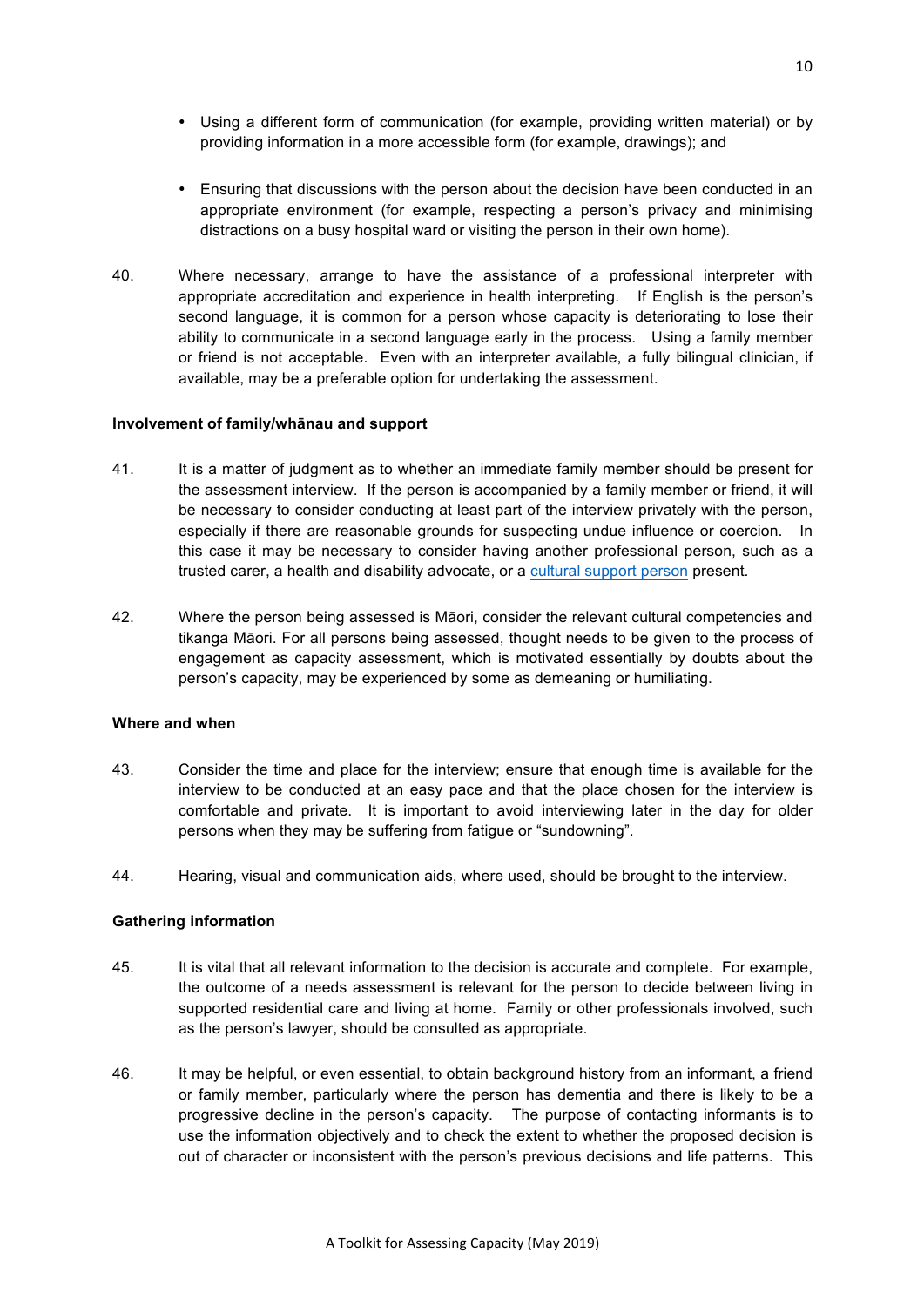<span id="page-10-0"></span>47. Once all the relevant information has been gathered, the clinician assesses capacity by interviewing the person.

# **Stage Two: the Assessment Interview [Top](#page-0-0)**

#### **The interview process**

- 48. The assessment interview follows the usual process of a clinical interview, however, because of the legal implications of the assessment, the interview needs to be more structured than a routine clinical interview. Particular care may be required when a formal assessment is carried out by the person's own clinician and takes place within the context of a continuing therapeutic relationship. If the clinician is unfamiliar with the person, extra care may be needed to engage with them and attention should be paid to ensuring that the person has the appropriate personal and cultural support. The success of the assessment is very dependent on the cooperation of the person being assessed.
- 49. Explain to the person that the purpose of the assessment is to ensure that they are fully informed about the decision, and whether they are in a position to either make the decision independently or make the decision with further support.

# **General health and cognition**

- 50. Consider what assessment needs to be done of the person's general health and cognitive state. If the assessing clinician is the patient's regular GP, it may only be necessary to check that the patient's level of cognition is "as good as it usually is in the present circumstances", and to exclude such conditions as delirium aggravating the cognitive impairment of a known dementia. Where the person does not already have a diagnosis of dementia, for example, a more detailed assessment would be needed.
- 51. Cognitive functioning may be assessed with a recognised test such as the Montreal Cognitive Assessment (MOCA) or Mini Mental State Examination (MMSE), which provide a measure of the severity of cognitive impairment. It is important for the clinician to be aware that brief tests of cognitive function do not provide a measure of capacity. Their value is in the providing some rigour to the assessment of cognition and to allow a comparison of the person's cognition at the time of the capacity assessment to their own, and the population baseline. Specific tests of frontal lobe function correlate better with measures of capacity because they assess problem solving, judgment and mental flexibility, which are all frontal lobe tasks.

# **Consider the four elements of the legal test: understand, retain, use or weigh, and communicate**

52. **Understand**: *does the person know what the decision is, why it is important for them (ie appreciate its significance) and why it needs to be made now, the alternative options available and the option to make no decision at all?*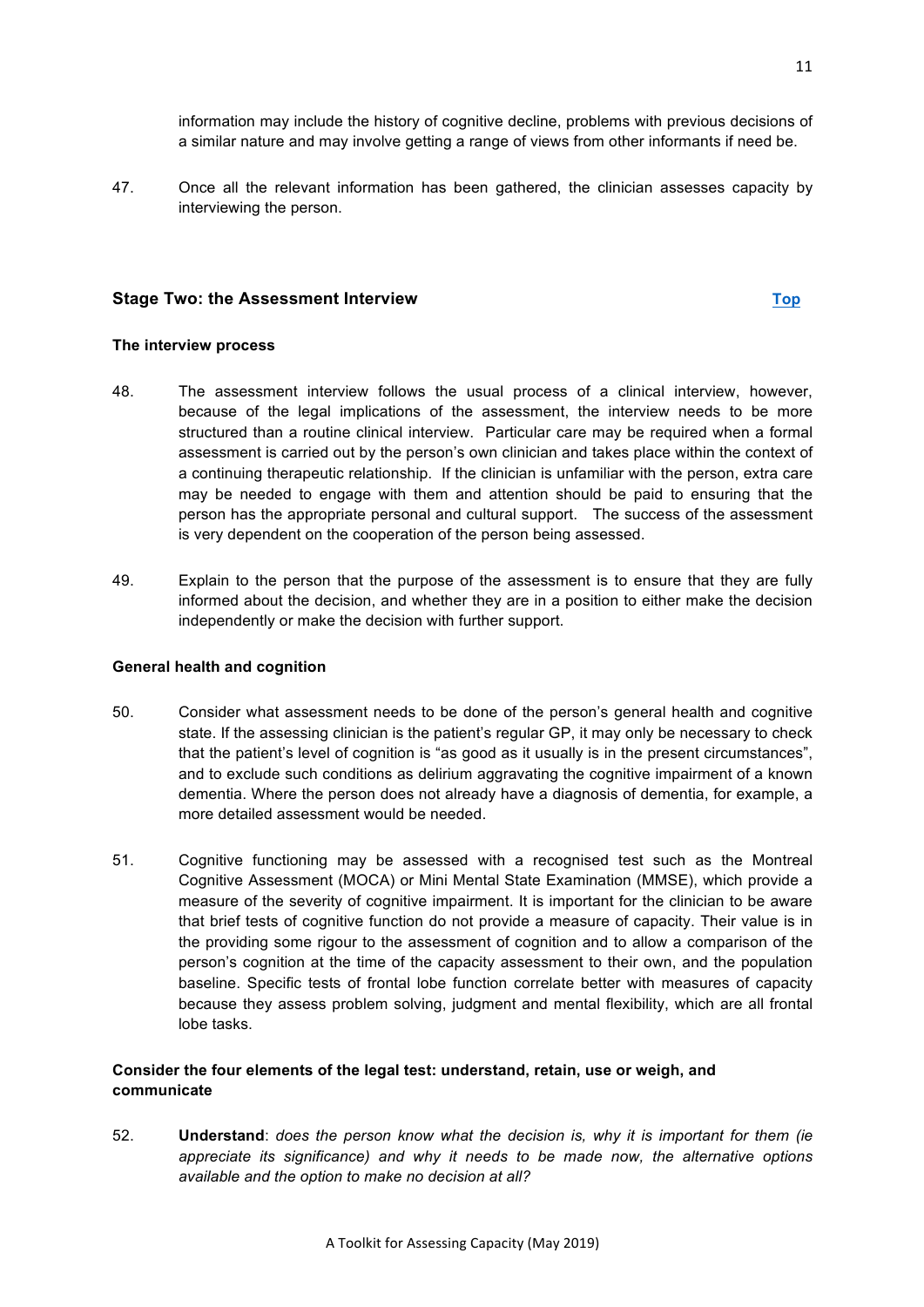- <span id="page-11-0"></span>• It is useful to explain all of the information relevant to the decision to the person at the beginning of the assessment interview, unless it is apparent it has been clearly explained to them recently.
- The level of understanding required must not be set too high. It is not necessary that the person has the ability to understand every element of what is being explained to them.
- The person must be given all the necessary information and options so that their capacity to weigh up those options can be fairly assessed: they should not start with a "blank canvas".

# 53. **Retain:** *is the person able to retain enough information for a sufficient amount of time for them to go through the decision-making process?*

The length of time for which the person should be able to retain the information depends to some extent on the decision being made. In the case of a treatment decision, it may only be necessary to retain information about the possible complications and alternative options for long enough to make the decision or give consent. In that case the test would be asking the person to repeat the information back to the assessing clinician when the assessment is being done. On the other hand, it would be expected that if the decision was to change a will, the relevant information would be retained for longer.

# 54. **Use or weigh:** *is the person able to state the benefits and risks (consequences) of each option using relevant information and explain why they prefer one of the options?*

- This element includes the idea that the person is thinking about or "weighing" the options. The person's thinking process is either logical, or at least based on the information available, and is actually engaging in the decision-making process itself. The person has the ability to "foresee the consequences" of decisions (similar to the PPPR Act test), including the option of not making a decision.
- Using and weighing information is the most difficult element to evaluate when assessing capacity for a number of reasons. It is an assessment of a thinking process that the person may not easily demonstrate to the clinician.
- The standard of "weighing up" or "using information" can be difficult if the person is weighing the important medical facts against their personal convictions, beliefs or values. The assessment of an apparently bizarre idea or irrational decision, for example to refuse treatment, needs to be considered in the context of the person's related beliefs and values taken as a whole. It may or may not turn out to be coherent in that light. It may be, for example, that in deciding to refuse lifesaving treatment, the person attaches no value to living in a particular condition (severe disability) and therefore does not give positive weight to the option of treatment. The test is of the person's ability to weigh up the options: the weight to be attached to that information in the decision-making process is a matter for *that* person.
- The standard of weighing up is usually a basic one; the information is considered in the decision-making process, and the person shows some flexibility to change their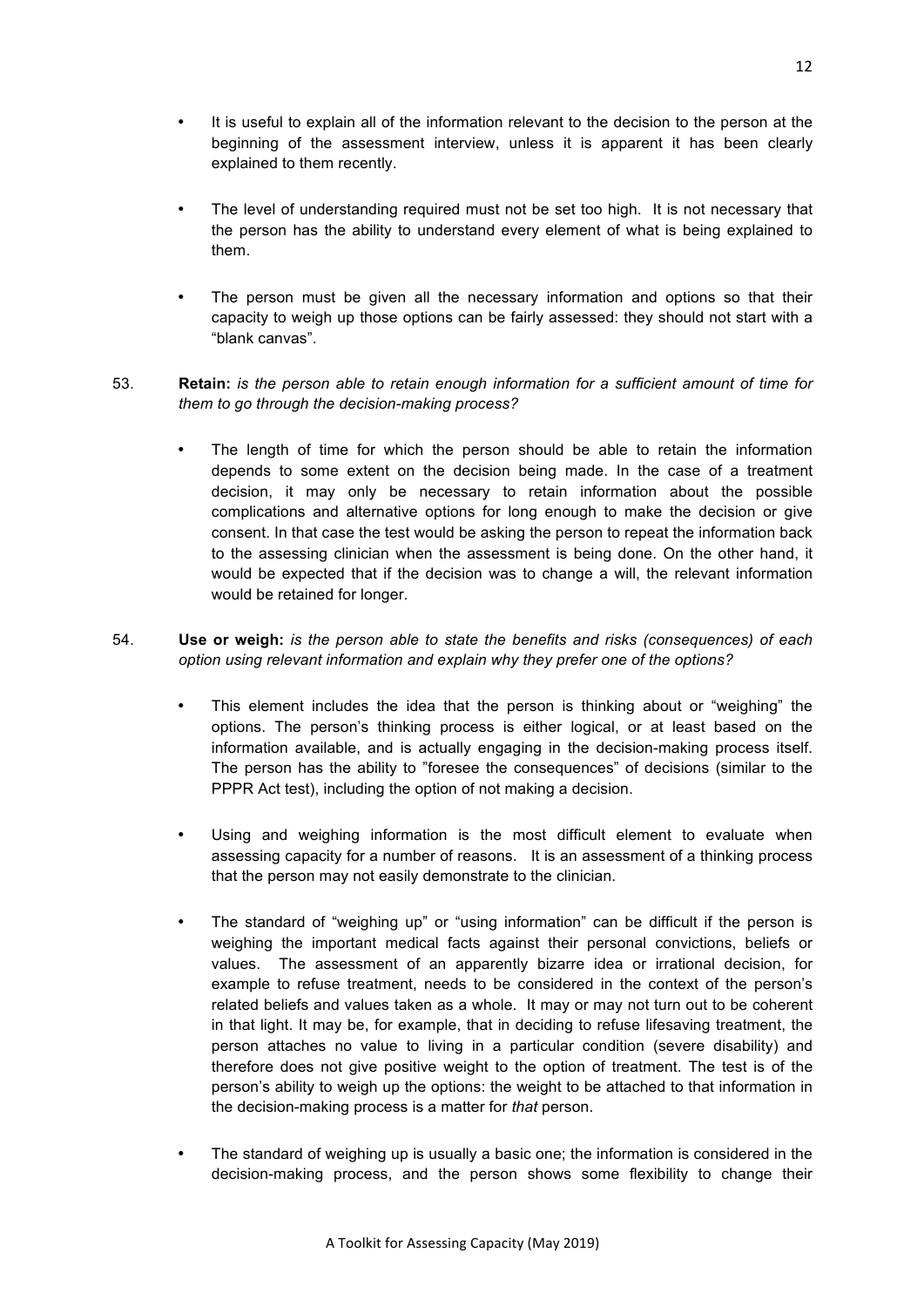• The inability to communicate is a stand-alone ground for establishing a person lacks capacity. Where a person cannot communicate a decision in any way, by talking, using sign language or any other means, they are unable to make a decision for themselves.

<span id="page-12-0"></span>decision if additional information, even if hypothetical, is offered. For example, "if this decision could result in you suffering serious medical consequences or death, would you consider doing something different?" A person might not be considered able to use or weigh the information if they are unable to accept that they suffer from the condition that is requiring treatment. However, if the person refuses the advice of professionals, despite serious consequences, they may still be regarded as retaining capacity as long

• It is also important to consider whether a person's ability to use or weigh information is freely and voluntarily made where there is suspicion of susceptibility to undue influence

- Any residual ability to communicate is enough so long as the person can make themselves understood.
- An assessor should help facilitate communication, for example, by providing all necessary tools and aids, and enlisting the support of any carers or family who may assist with communication.

# **Stage Three: After the Interview [Top](#page-0-0)**

# **Consider the findings of the capacity assessment process and decide how to proceed**

as they acknowledge these serious consequences.

55. **Communicate:** *can the person communicate a decision or choice?*

or coercion from others.

- 56. It may be possible to form an opinion about the person's capacity during the assessment interview, and decide that no further assessment is required. As a rule, this opinion should be explained to the person, either at the interview or at a suitable occasion after the interview. Capacity assessments for decisions that carry greater risk, are for the longerterm, or that may be contested in court, for example, testamentary capacity, may often require more than a single interview, particularly where the person's condition may change.
- 57. Inconsistency in decision-making may suggest that the person lacks capacity. For example, a person with fluctuating cognition due to delirium may make contradictory decisions. Another type of inconsistency is the person who makes a will that is radically different from a number of previous wills and that contradicts their previously stated intentions. Information from other members of the multidisciplinary team or from the person's family may be another way of checking inconsistency with previous decisions or expressed wishes and out of character decisions.
- 58. Based on the findings of the whole assessment, the clinician will then need to decide whether the person has capacity to make the decision that they now need to make. Even though the person may have some ability to make the decision, a binary yes/no assessment of their capacity to make the current decision may be required. For example, regarding the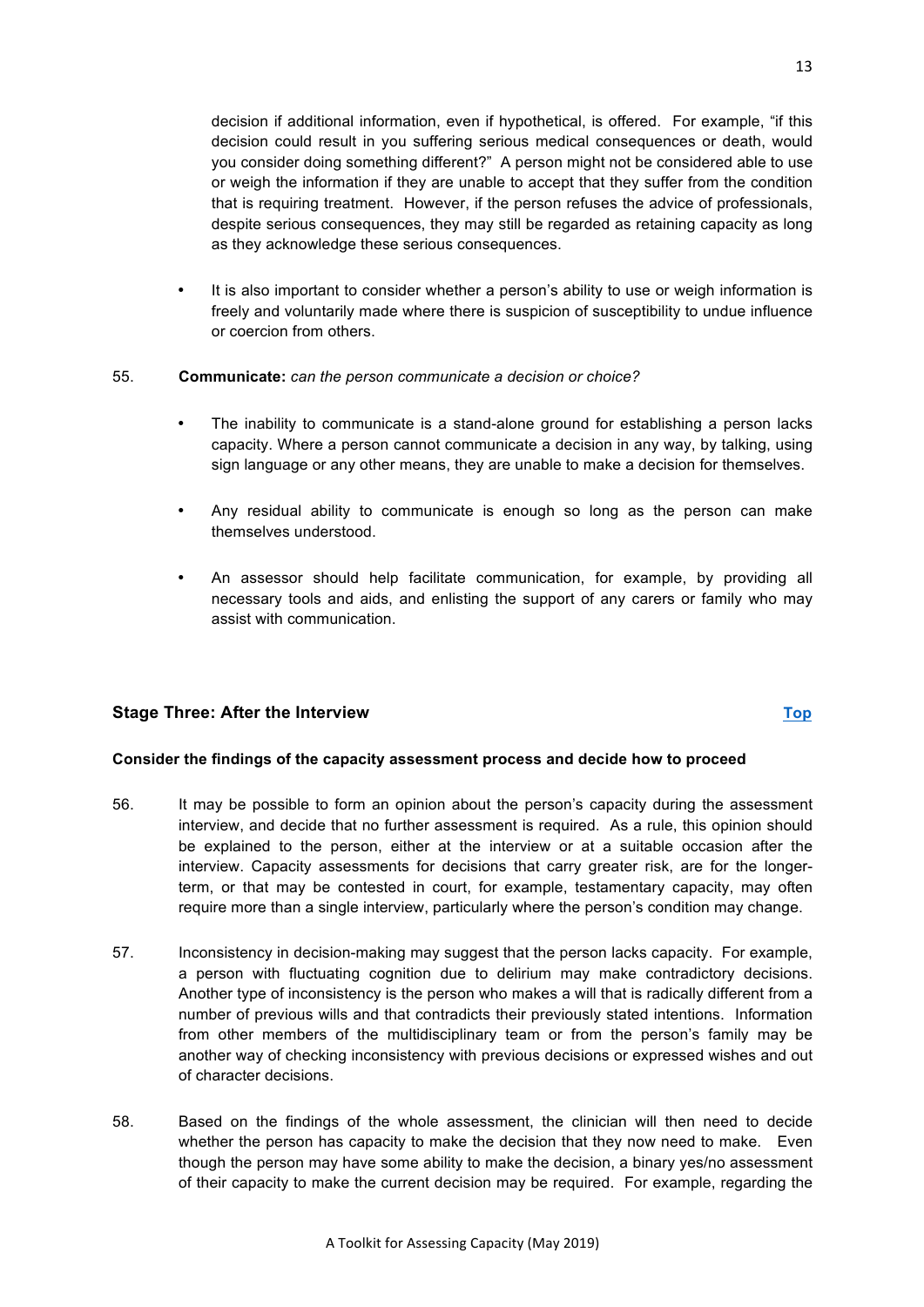<span id="page-13-0"></span>activation of an enduring power of attorney or an application for the Family Court to make an personal care order, the clinician may be required to decide whether the person lacks capacity to make a significant decision (or range of decisions) or not.

#### **Recording your assessment**

- 59. Document the findings of the assessment. Any report or opinion for a formal assessment should be prefaced with an outline of the clinician's expertise, experience, and contact and professional relationship with the person (for example, acting as their GP for 20 years), and the circumstances of assessment (for example, carried out in the person's home for one hour). Informal assessments should be recorded in the person's clinical records.
- 60. The report of the assessment requires the clinician to be clear about the capacity decision that is being assessed, the information that is relevant to the decision, and an explanation whether the person was unable to satisfy the legal test and why. The person will be considered to lack capacity if they are unable to satisfy any one of the elements of the test of: understand, retain, use or weigh, or communicate a decision. The clinician should give detailed, specific examples (actual quotes) of where the person has not shown the requisite abilities.
- 61. Where an intervention will be longer-lasting, for example an order to move into supported residential care, the clinician will need to describe the medical condition or disability that is causing the incapacity and whether any treatment is available that could restore the person's capacity.
- 62. Where the person has capacity for the specific decision, but serious concerns have been expressed by family members or others, or where the decision carries significant risk, it is equally important to document the findings of the assessment, showing that the condition that is causing the impairment has been assessed and that despite the condition, the person has the ability to understand, retain, reason, and communicate adequately for the decision.
- 63. The prescribed information required for a certificate of mental incapacity for activating EPOAs (there is no longer a prescribed form) and the medical report form for court proceedings under the Protection of Personal and Property Rights Act 1988 (PPPR Act) are in the [resources](#page-19-0) at the end of the toolkit.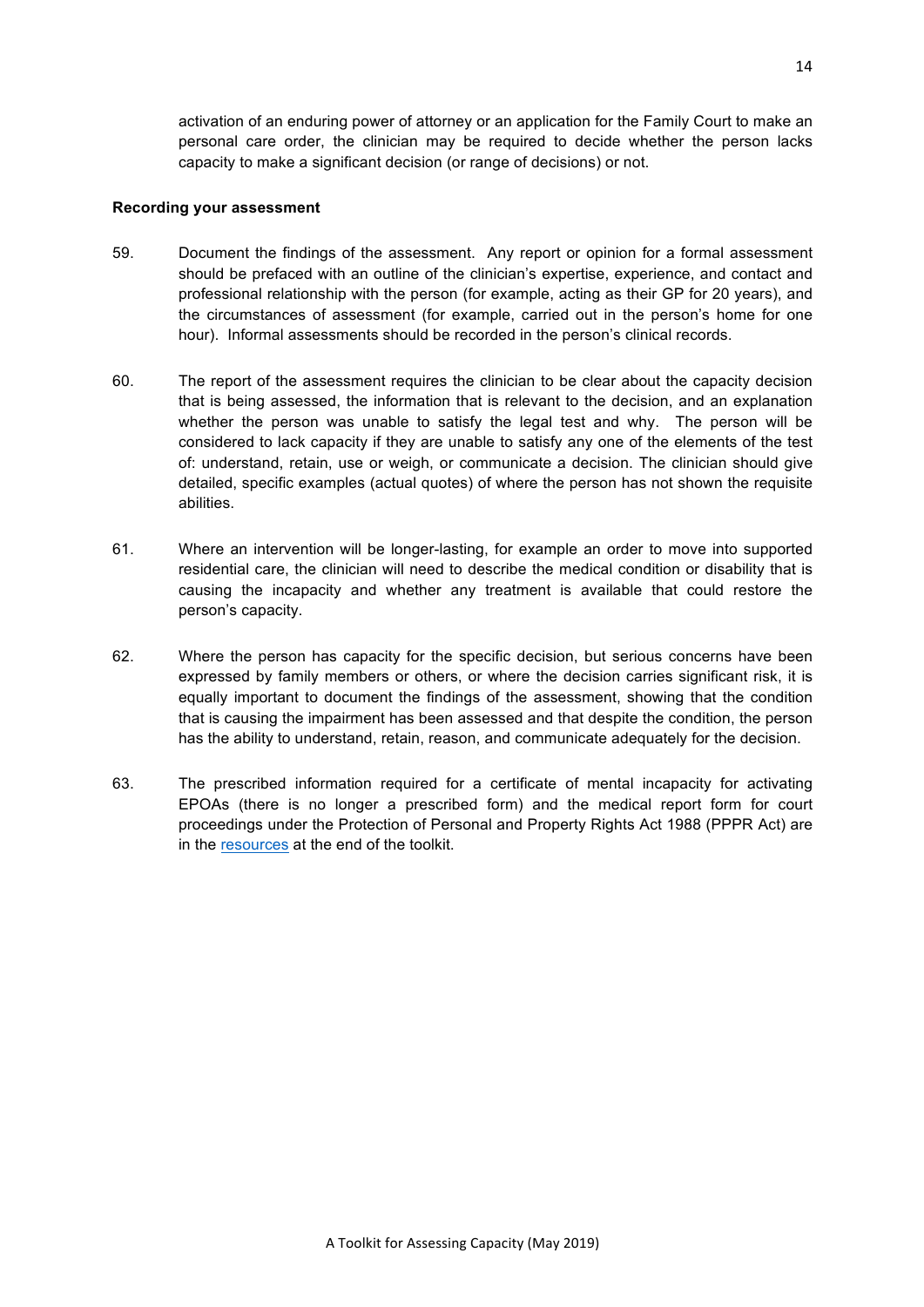# <span id="page-14-0"></span>**D THE LEGAL FRAMEWORK [Top](#page-0-0)**



#### **Mental capacity law in New Zealand**

- 64. There is a wide range of legislation and common law (case law) in New Zealand that is relevant to people with impaired capacity for decision-making. This section explains the main New Zealand law and legal tests relevant to capacity assessments.
- 65. The *[Protection of Personal and Property Rights Act 1988 \(PPPR Act\)](http://legislation.govt.nz/act/public/1988/0004/latest/DLM126528.html)* is the adult guardianship law that applies to people who lack capacity and are 18 or older. It authorises the appointment of substitute decision-makers by the Family Court (welfare guardians and property managers) or "one-off" orders for care and treatment decisions (personal orders), and provides the mechanisms for making and activating enduring powers of attorney (EPOAs), when a person lacks capacity for decision-making.
- 66. The *[Code of Health and Disability Services Consumers' Rights \(HDC Code\)](http://www.barristerschambers.co.nz/mc/code-of-rights.pdf)* concerns consent to health care treatment and procedures. Under the HDC Code, consent to health care procedures is necessary as required under Rights 5, 6 and 7, including the right to make an informed choice and give or refuse consent.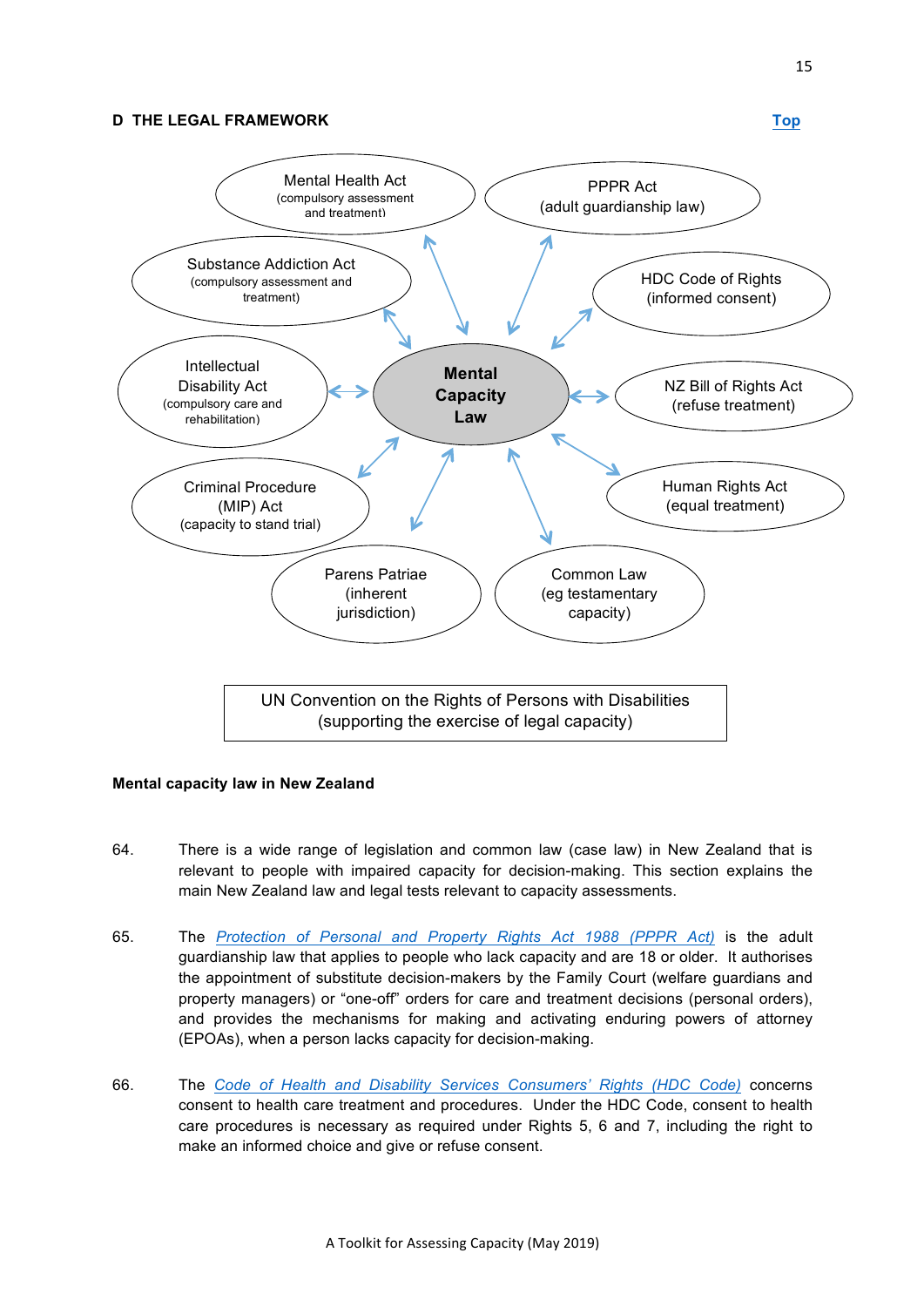- <span id="page-15-0"></span>67. Under the PPPR Act and the HDC Code, a substitute decision-maker can include:
	- an attorney appointed by the person for property or care and welfare decisions under an enduring power of attorney (EPOA);
	- a welfare guardian or property manager appointed by the Court;
	- the Court making a specific personal order about the person's care and treatment or approving the person's will made by the person or the person's property manager;
	- the clinician that is providing care and treatment to the person can make a decision in the person's best interests where there is no substitute decision-maker, provided reasonable steps are taken to ascertain the views of the person and others as set out in Right 7(4) of the HDC Code.

#### **Identifying the relevant legal test**

- 68. To assess capacity, it is necessary to identify the decision required to be made and the relevant legal test. As with many countries, New Zealand follows a functional, not a status approach to capacity.
- 69. The test of capacity used in this toolkit is based on a review of the functional approach in the PPPR Act and case law, which broadly reflects the functional test and the same concepts in the Mental Capacity Act 2005 (England and Wales) (MCA test). The four elements of the MCA test are the inability to: *understand, retain, use or weigh relevant information, or to communicate the decision,* and provides simple and logical steps to assessing capacity.
- 70. There are several tests for capacity in other legislation, for example, capacity to stand trial in the Criminal Procedure (Mentally Impaired Persons) Act 2003. There are tests that have been developed in court cases (known as common law). These cover the capacity to: make a will; make a gift; to enter a contract; litigate (take part in legal cases); and to enter a marriage.

#### **PPPR Act: capacity thresholds**

- 71. In general terms, a person lacks capacity if they cannot understand the nature and foresee the consequences of decisions, or are unable to communicate them. The clinician is required to assess what degree of impairment the person has in relation to the applicable legal test. The four elements in the core functional test are used to assess the person's ability to: understand, retain, use and weigh or reason – similar to "foresee the consequences" - and communicate a decision.
- 72. The PPPR Act has five different tests for capacity depending on the kind of decision-maker to be appointed or the decision to be made. For example, the threshold for appointing a welfare guardian requires that the person "wholly" lack capacity whereas the court may make a personal or property order if the person "partly" lacks capacity.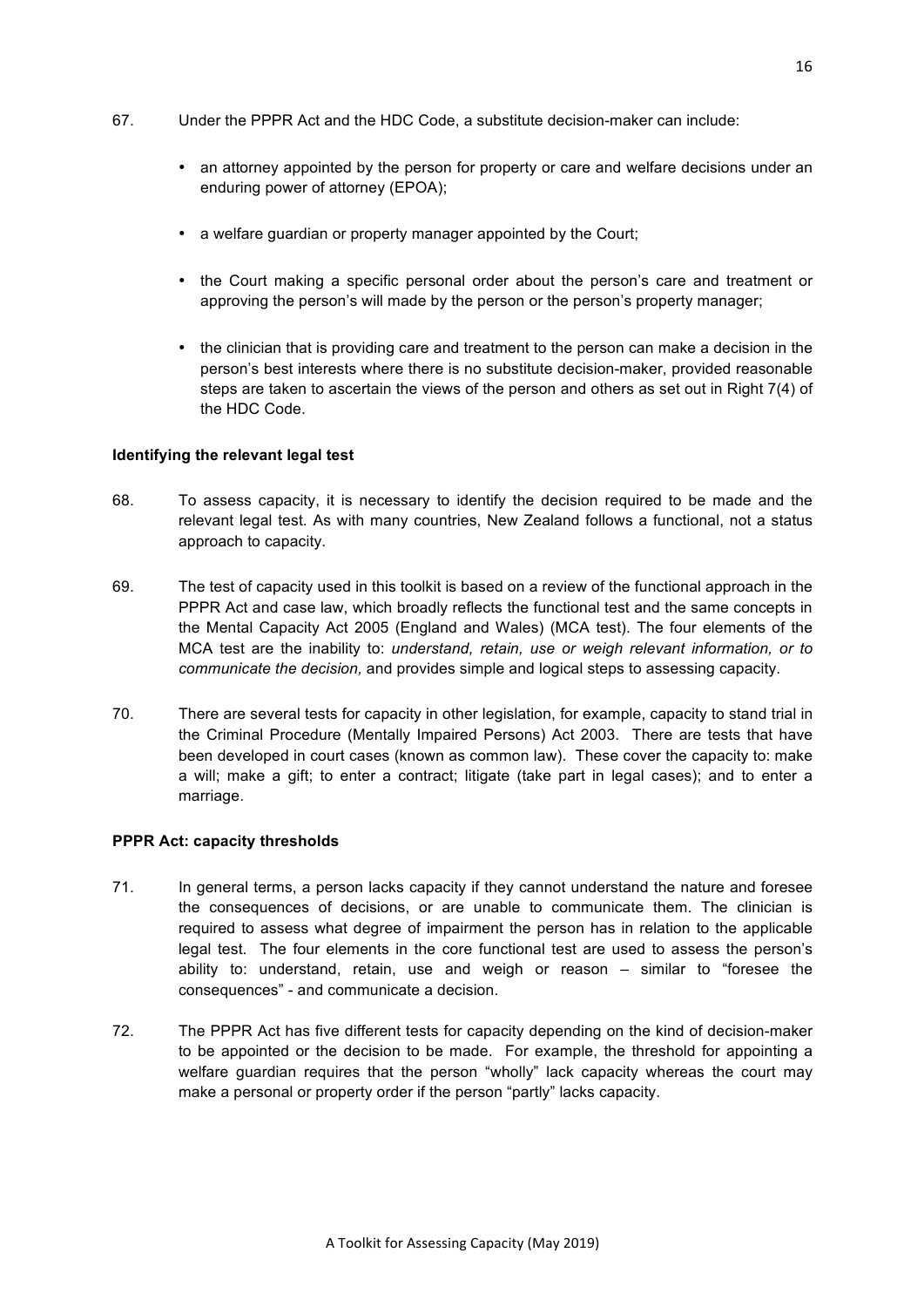73. There are two different thresholds for when the Court makes an order (and a [report form](http://www.legislation.govt.nz/act/public/1988/0004/latest/DLM126528.html) to complete):

#### **Court orders**

- ["partly"](http://legislation.govt.nz/act/public/1988/0004/latest/DLM126577.html) lacks the capacity: personal order, ss 6 and 10 (for example, medical treatment or living arrangements), order to administer property (low level assets and income); and "wholly or partly" lacks the capacity: property manager, s 25 (2)(b).
- ["wholly"](http://legislation.govt.nz/act/public/1988/0004/latest/DLM126577.html) lacks the capacity in respect of particular aspect(s) of a person's care and welfare: welfare guardian, ss 6 and 12.

#### **Activating EPOAs**

- 74. An enduring power of attorney (EPOA)) is a legal document where the donor gives someone else (the attorney) the power to act for the donor if they become "mentally incapable" and lose the ability to make significant decisions for themselves. There are two different thresholds for activating an EPOA:
	- ["not wholly competent":](http://legislation.govt.nz/act/public/1988/0004/latest/DLM127555.html) property EPOA, s 94(1)
	- ["lacks the capacity"](http://legislation.govt.nz/act/public/1988/0004/latest/DLM127555.html): care and welfare EPOA, s 94(2)

When activating an EPOA, there are no longer prescribed certificates to complete however any certificate or opinion of mental incapacity must include the [prescribed information](http://www.legislation.govt.nz/regulation/public/2008/0310/latest/whole.html) shown in the Regulations.

#### **Making EPOAs**

75. Following changes to the PPPR Act and Regulations in 2017, there are new standard explanations and prescribed forms for the making and cancelling (revocation) of an EPOA. The threshold test is: ["understand the nature of the instrument, potential risks and](http://legislation.govt.nz/act/public/1988/0004/latest/DLM1634655.html?search=ts_act%40bill%40regulation%40deemedreg_Personal_resel_25_a&p=1)  [consequences"](http://legislation.govt.nz/act/public/1988/0004/latest/DLM1634655.html?search=ts_act%40bill%40regulation%40deemedreg_Personal_resel_25_a&p=1), s 94A(7)(ab) and (b).

A certified witness (usually a lawyer or legal executive) must certify that they believe on reasonable grounds that the donor:

- understands the nature of the EPOA; **and**
- the potential risk and consequences of the EPOA, **and**
- is not acting under undue pressure or duress, [s 94A\(7\)\(ab\).](http://legislation.govt.nz/act/public/1988/0004/latest/DLM1634655.html?search=ts_act%40bill%40regulation%40deemedreg_Personal_resel_25_a&p=1)

#### And further:

- that the witness has no reason to suspect that the donor was or may have been mentally incapable at the time of signing the EPOA; [s 94A\(7\)\(b\),](http://legislation.govt.nz/act/public/1988/0004/latest/DLM1634655.html?search=ts_act%40bill%40regulation%40deemedreg_Personal_resel_25_a&p=1) **and**
- the witness is independent of the attorney and the witness is satisfied that no more than negligible risk of a conflict of interest arises [s 94A\(7\)\(c\).](http://legislation.govt.nz/act/public/1988/0004/latest/DLM1634655.html?search=ts_act%40bill%40regulation%40deemedreg_Personal_resel_25_a&p=1)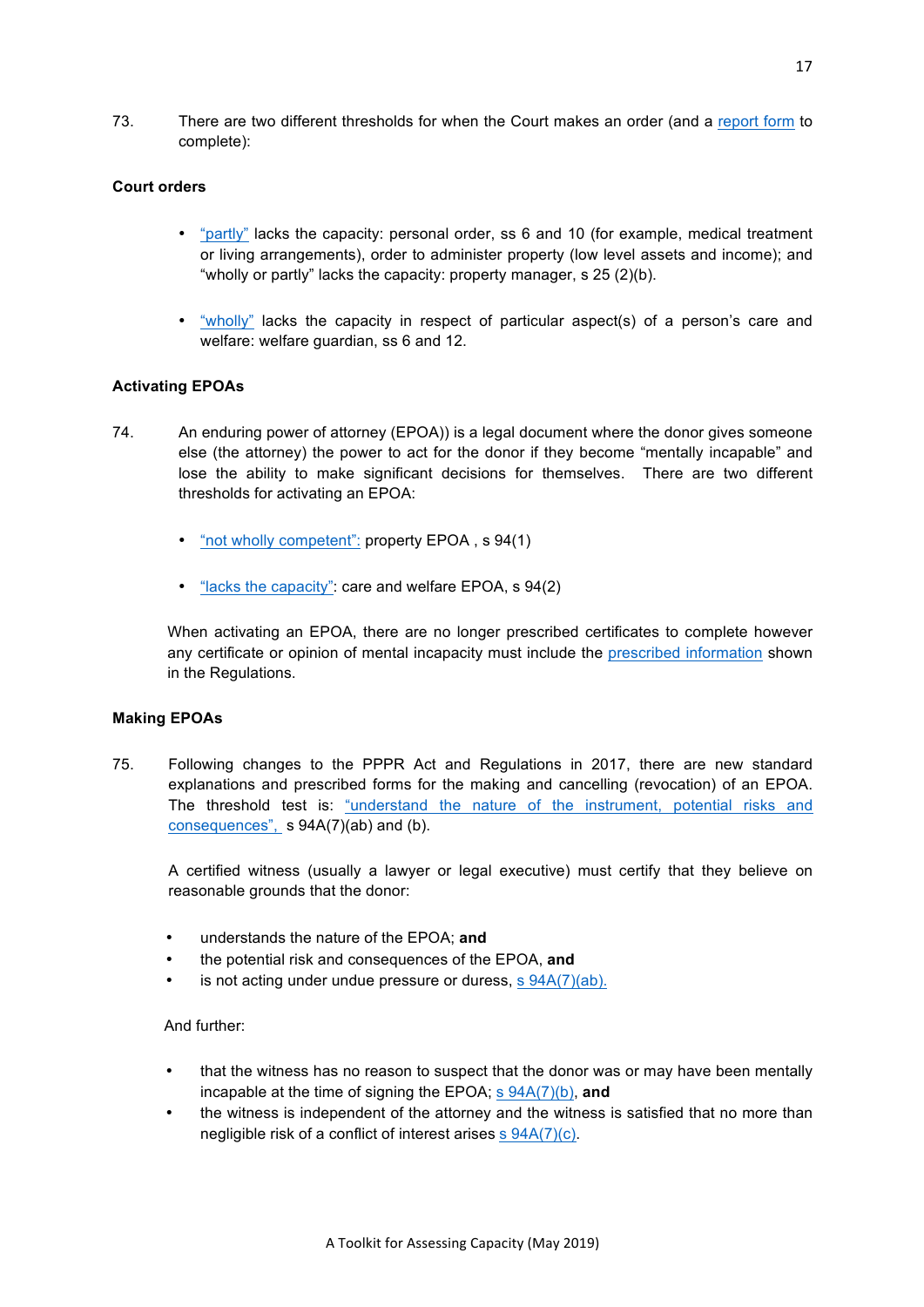# **HDC Code: capacity to consent to treatment**

- 76. Capacity is an essential component to validating consent, or refusal to consent, but there is no specific legal test for capacity set out in the HDC Code itself. The person must be able to:  $4$ 
	- understand the *nature, purpose and effects* of the proposed treatment;
	- *weigh up the options, the risks and benefits,* including the likelihood of success and any alternative forms of treatment;
	- appreciate the possible *consequences of receiving, or not receiving, the proposed treatment*; and
	- *communicate* their decision.
- 77. Even where there is an appointed welfare guardian or attorney, every effort should be made to help the person participate as much as possible in the decision to be made. Right 7(3) of the HDC Code provides that:

Where a consumer has diminished competence, that consumer retains the right to make informed choices and give informed consent, to the extent appropriate to his or her level of competence.

# **Right 7(4) of the HDC Code**

- 78. Where a person lacks capacity for consent and there is no authorised decision-maker, [Right](http://www.barristerschambers.co.nz/mc/code-of-rights.pdf)  [7\(4\)](http://www.barristerschambers.co.nz/mc/code-of-rights.pdf) sets out the legal position for providing services to them.
- 79. Right 7(4) provides that if a person is not competent to make a particular personal care and welfare or treatment decision, and they do not have a an EPOA or welfare guardian (or the EPOA or welfare guardian is not available), services can be provided or treatment given if it is in the best interests of the person. Clinicians are required to follow the steps in Right 7(4) in reaching a decision, including taking into account the views of the person, or where these are not possible to ascertain, the views of other suitable people interested in the welfare of the person.
- 80. The use of Right 7(4) is most appropriate where decisions need to be made in the shortterm and should not be relied upon for ongoing decision-making regarding longer-term care and treatment. In these circumstances, those involved with these decisions should consider making an application to the Court for orders under the PPPR Act.

# **Capacity to make a will**

<u> 1989 - Johann Stein, fransk politiker (d. 1989)</u>

81. The essential elements of capacity for making a will (testamentary capacity) is the common law test set out in the English decision of *Banks v Goodfellow,* and applied in the New Zealand Court of Appeal.<sup>5</sup> This requires that the person understands:

<sup>4</sup> *Re C (Adult: Refusal of Medical Treatment*) [1994] 1 WLR 290; [1994] 1 All ER 819; *Re MB (Medical* 

*Treatment)* [1997] 2 FLR 426; *Heart of England NHS Foundation Trust v JB* [2014] EWHC 342 (COP) 26. <sup>5</sup> *Banks v Goodfellow* (1870) LR QB 549; applied in *Woodward v Smith* [2009] NZCA 215.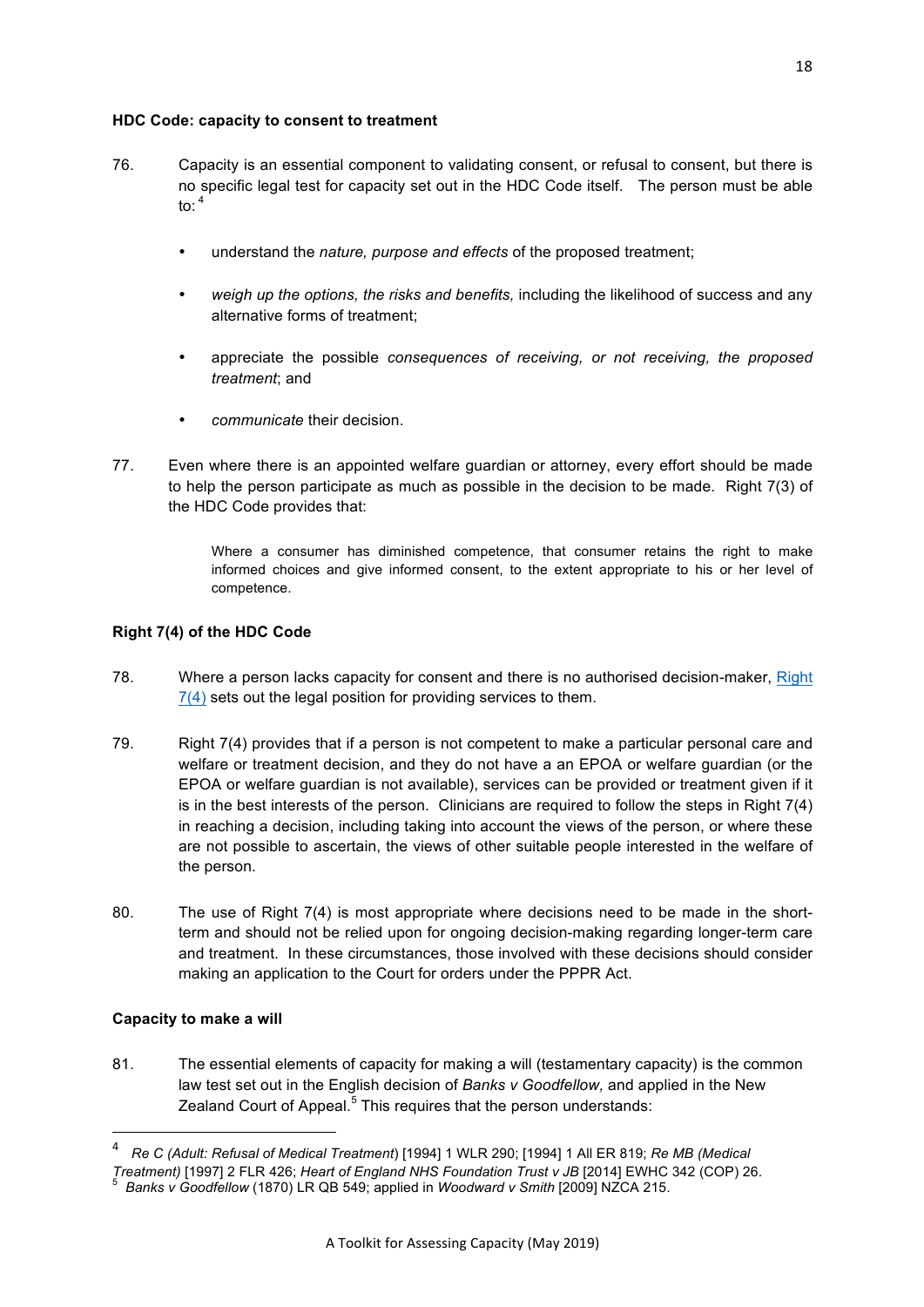- the nature and effect of making a will;
- the extent of the property which the person has for disposal; and
- the moral claims of potential beneficiaries when making the will.
- 82. The will-maker must have the requisite mental capacity at the time they execute the will. Susceptibility of the will-maker to undue influence or the extent to which they have suffered from a serious mental illness, immediately before and subsequent to, making a will, may be relevant to legal grounds in challenging whether the will is valid.
- 83. A capacity assessment may be required for a person subject to a property order under the PPPR Act. There is a presumption of capacity.to make a will even if the person is subject to a property order. The person or their property manager may make a will only with the permission of the Court: PPPR Act, ss 54 and 55.

#### **Refusal to undergo a capacity assessment**

- 84. Apathy or lack of cooperation to undergo a capacity assessment should not lead to the conclusion that a person lacks capacity. In circumstances where a person refuses to undergo a capacity assessment, it may be possible to persuade them to agree to an assessment if the consequences of refusal are carefully explained for example, the implications of a medical procedure. However, in the face of an outright refusal, (and in the absence of a Court order), no one can be forced to undergo a capacity assessment. Refusal to cooperate with an assessment together with other available information may be relevant in a legal decision about the person's capacity.
- 85. Where there are serious concerns about the person's mental health, the Mental Health (Compulsory Assessment and Treatment) Act 1992 may be used but only for the purpose of assessment or treatment of the mental disorder itself.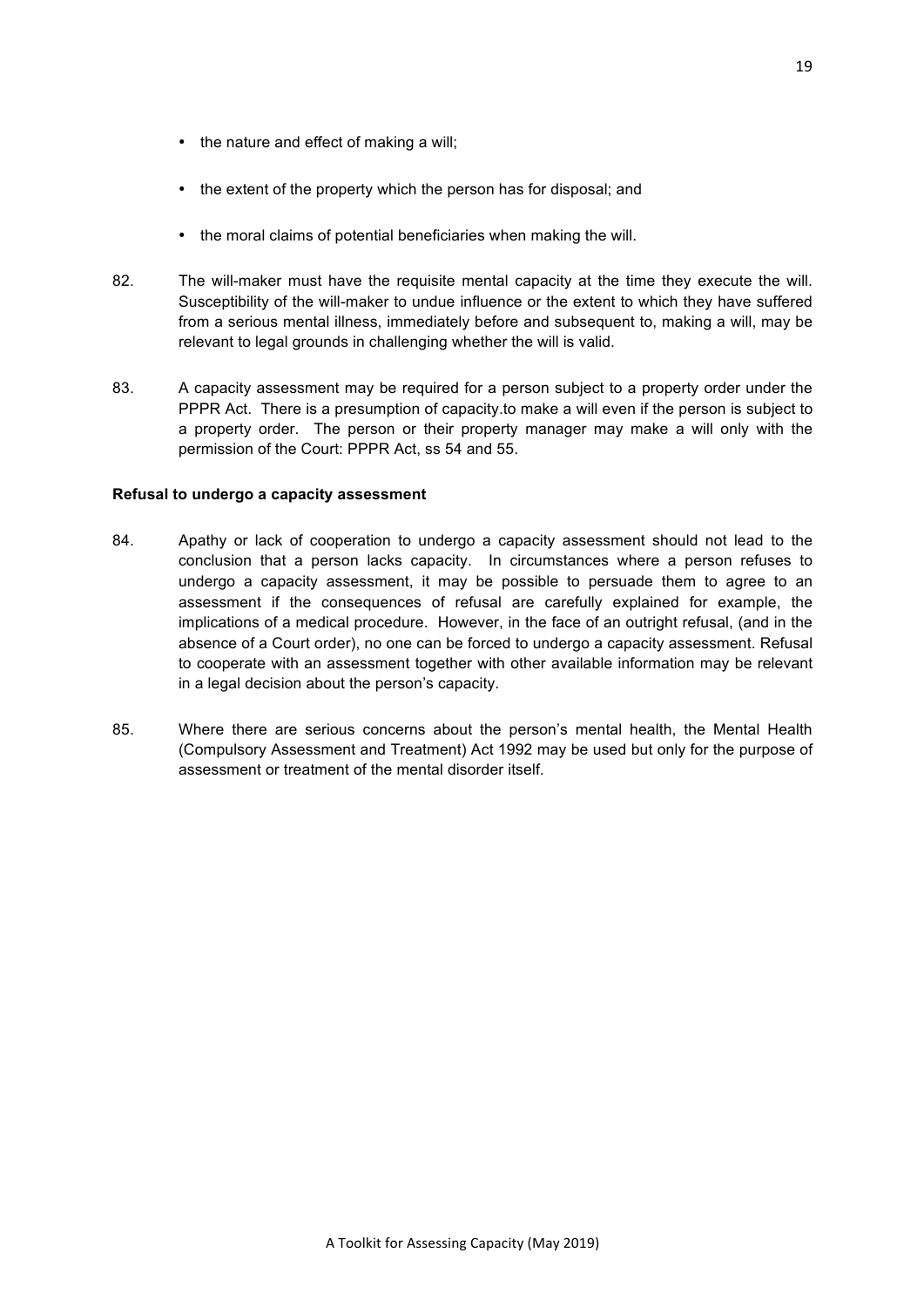# <span id="page-19-0"></span>**E USEFUL RESOURCES [Top](#page-0-0)**

# **Legal resources**

- PPPR Act:<http://www.legislation.govt.nz/act/public/1988/0004/latest/DLM126576.html>
- Ministry of Justice website for the PPPR Act forms in relation to EPOAs and court proceedings: [https://www.justice.govt.nz/about/form-finder/?Keywords=pppr](http://www.barristerschambers.co.nz/mc/8.html)
- EPOAs standard explanation:
	- o personal care and welfare [http://superseniors.msd.govt.nz/documents/epa](http://superseniors.msd.govt.nz/documents/epa-documents/standard-explanation-epa-personal-care-and-welfare.pdf)[documents/standard-explanation-epa-personal-care-and-welfare.pdf](http://superseniors.msd.govt.nz/documents/epa-documents/standard-explanation-epa-personal-care-and-welfare.pdf)
	- o property [http://superseniors.msd.govt.nz/documents/epa-documents/standard](http://superseniors.msd.govt.nz/documents/epa-documents/standard-explanation-epa-property.pdf)[explanation-epa-property.pdf](http://superseniors.msd.govt.nz/documents/epa-documents/standard-explanation-epa-property.pdf)
- EPOAs certificates of mental incapacity prescribed information: <http://www.legislation.govt.nz/regulation/public/2008/0310/latest/whole.html>
- Health and Disability Commission fact sheet: Consent for consumers who are not competent: [https://www.hdc.org.nz/resources-publications/search-resources/fact-sheets/consent-for](http://www.barristerschambers.co.nz/mc/factsheet1.pdf)consumers-who-are-not-competent-fact-sheet-1/
- UN Convention on the Rights of Persons with Disabilities Office for Disability Issues: [https://www.odi.govt.nz/united-nations-convention-on-the-rights-of-persons-with-disabilities/](http://www.barristerschambers.co.nz/mc/7.html)

# **Education videos**

- E Plesner, L Fergus and G Young, Training Video on Capacity Assessment, University of Otago, Wellington [https://vimeo.com/uow/capacityassessment](http://www.barristerschambers.co.nz/mc/5.html)
- E-learning courses for GPs, Goodfellow Unit, Auckland University: [https://www.goodfellowunit.org/courses/assessing-decision-making-capacity-clinical-basics](http://www.barristerschambers.co.nz/mc/11.html)

# **Cultural competence**

- Health Quality and Safety Commission in conjunction with eCALD (Culturally And Linguistically Diverse) groups: [https://www.ecald.com/courses/cald-cultural-competency](http://www.barristerschambers.co.nz/mc/4.html)[courses-for-working-with-patients/cald-1-culture-and-cultural-competency/](http://www.barristerschambers.co.nz/mc/4.html)
- Free foundation course in Cultural Competency (Māori) Mauriora Health Education Research: [http://mauriora.co.nz/cultural-competency-maori/](http://www.barristerschambers.co.nz/mc/3.html)